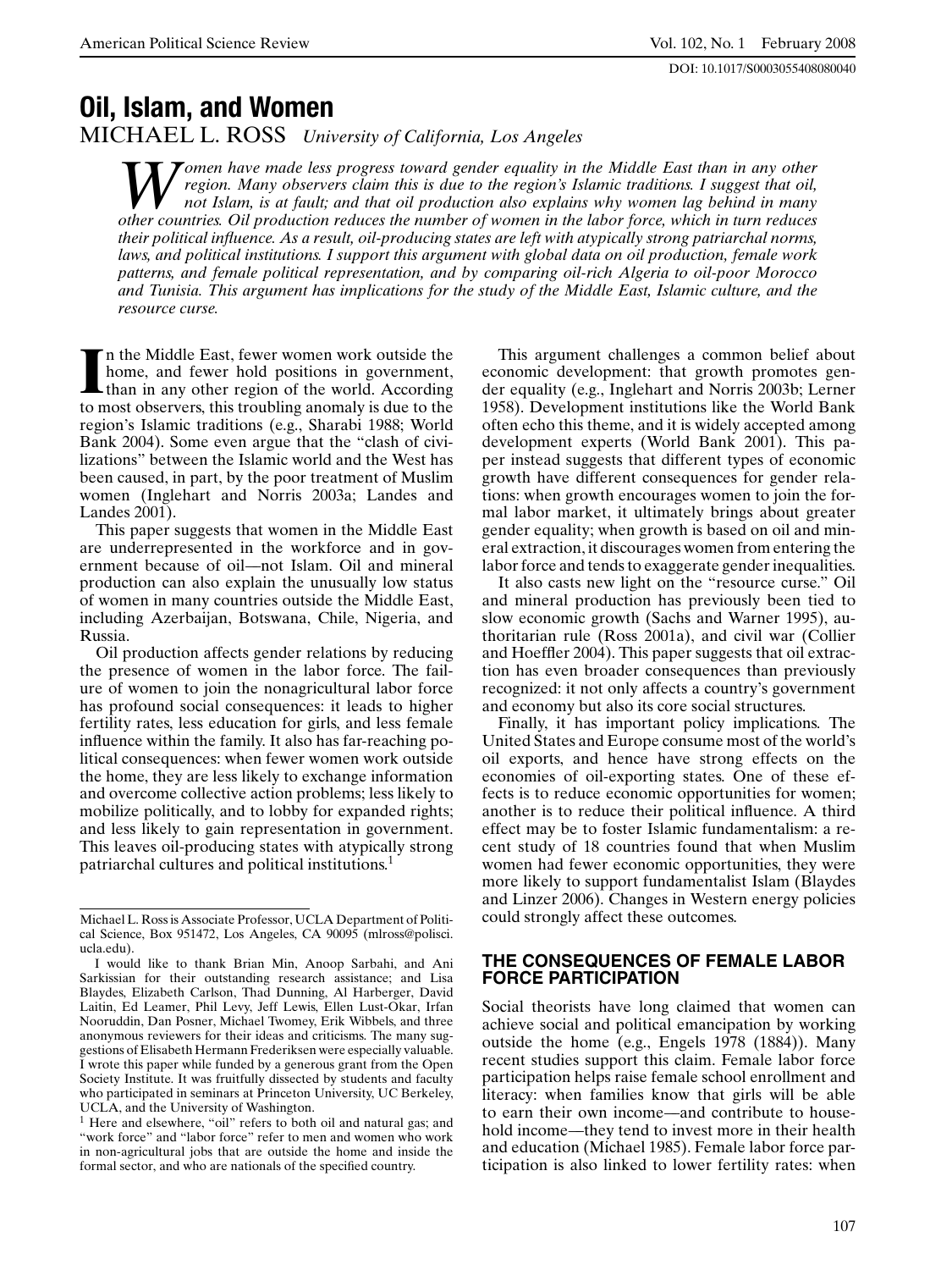women earn their own incomes, they gain an incentive to delay the onset of parenthood, and hence bear fewer children over their lifetimes (Brewster and Rindfuss 2000).

Female labor force participation also affects gender relations more broadly—–particularly when women work in factory jobs that bring them into contact with each other, allow them to share information, and lower the barriers to collective action. Studies of female garment workers in Bangladesh—–who typically come from poor rural areas, and are hired when they are young and single—–have found that factory work helps them gain self-confidence, develop social networks, learn to negotiate with men, and learn about health and contraception (Amin et al. 1998; Kabeer and Mahmud 2004). Other studies show that when women have an independent source of income, they tend to gain more influence within the family (Beegle, Frankenberg, and Thomas 2001; Iverson and Rosenbluth 2006). They also develop more egalitarian beliefs about gender relations (Thornton, Alwin, and Camburn 1983).

Finally, the entry of women into the labor force tends to boost female political influence. There seem to be many reasons for this effect. According to studies in the United States, when women enter the workforce they become more likely to engage in conversations that promote an interest in politics, to join informal networks that facilitate collective action and help them develop their civic skills, and perversely, to experience gender discrimination in a manner that motivates them politically (Sapiro 1983; Schlozman, Burns, and Verba 1999).

Studies of female political participation in developing states are broadly consistent with these findings. Indian women are more likely to participate in politics and elect female representatives when they have established an identity outside the household, often through work (Chhibber 2003). In many countries where women work in low-wage manufacturing—–including Guatemala, Taiwan, Hong Kong, India, Indonesia, Tunisia and Morocco—they have formed organizations to protect their interests; often these organizations lobby for broader reforms in women's rights (Moghadam 1999).

These and other studies imply that joining the labor force can boost female political influence through at least three channels: at an individual level, by affecting women's political views and identities; at a social level, by increasing the density of women in the labor force and hence the likelihood they will form politically salient networks; and at an economic level, by boosting their economic importance and hence forcing the government to take their interests into account.

## **THE CAUSES OF FEMALE LABOR FORCE PARTICIPATION**

Women commonly face special barriers to entering the labor market. Labor markets are typically segregated by gender: men work in some occupations and women, in others, even when their qualifications are similar (Anker 1997). Occupational segregation tends to reduce both the number of jobs available to women, and their wages (Horton 1999).

In theory, women could gain greater access to labor markets by persuading governments to adopt and enforce laws that cause employers to end discrimination, to facilitate maternity leave, to allow women to own property, and to let them travel without the consent of a male relative. But in practice, when women are excluded from labor markets, they typically have little political influence—–which leaves governments with little incentive to act on their behalf.

When labor markets are segregated by gender, and women have little political power, how can they enter the work force in large numbers? Since the early days of the industrial revolution, the answer has often come from the development of low-wage export-oriented industries, especially in textiles, garments, and processed agricultural goods. In 1890, women held over half of the jobs in the U.S. textiles industry (Smuts 1959). Today more than 80% of all textile and garment workers in the world are women (World Bank 2001).<sup>2</sup>

There are several reasons why these industries are conduits for new female workers:

- they do not need workers with great physical strength: men have no natural advantage in these jobs;
- the jobs require little training and few specialized skills, which makes it easier for women to intermittently leave their jobs to care for their families;
- and making cloth and clothing is often perceived as traditional women's work.

Factories are even more likely to employ women when they export their products. Several studies show that even within a single industry, export-oriented firms employ women at a higher rate than do similar firms that produce goods for domestic markets (Baslevent and Onaran 2004; Ozler 2000). This seems to occur because:

- Export-oriented industries can grow quickly since they are selling into a global market. Hence they can produce large numbers of new jobs, which also means women can be hired without displacing men.
- Factories that produce goods for export are more likely to be owned or managed by foreign companies that—–for legal or cultural reasons—–are less prone to discriminate against women in hiring;
- Export-oriented firms produce goods for highlycompetitive global markets, and wages constitute a large fraction of their production costs; this places them under exceptional pressure to seek out labor at the lowest cost. Since female wages are lower than male wages, export-oriented firms often target them for recruitment.

# **THE EFFECTS OF FEMALE LABOR FORCE PARTICIPATION IN SOUTH KOREA**

To illustrate the ways that export-oriented manufacturing can draw women into the labor force, and boost their political influence, consider the case of

<sup>&</sup>lt;sup>2</sup> I use the term "textile" to refer to all types of yarns, fabrics, and garments.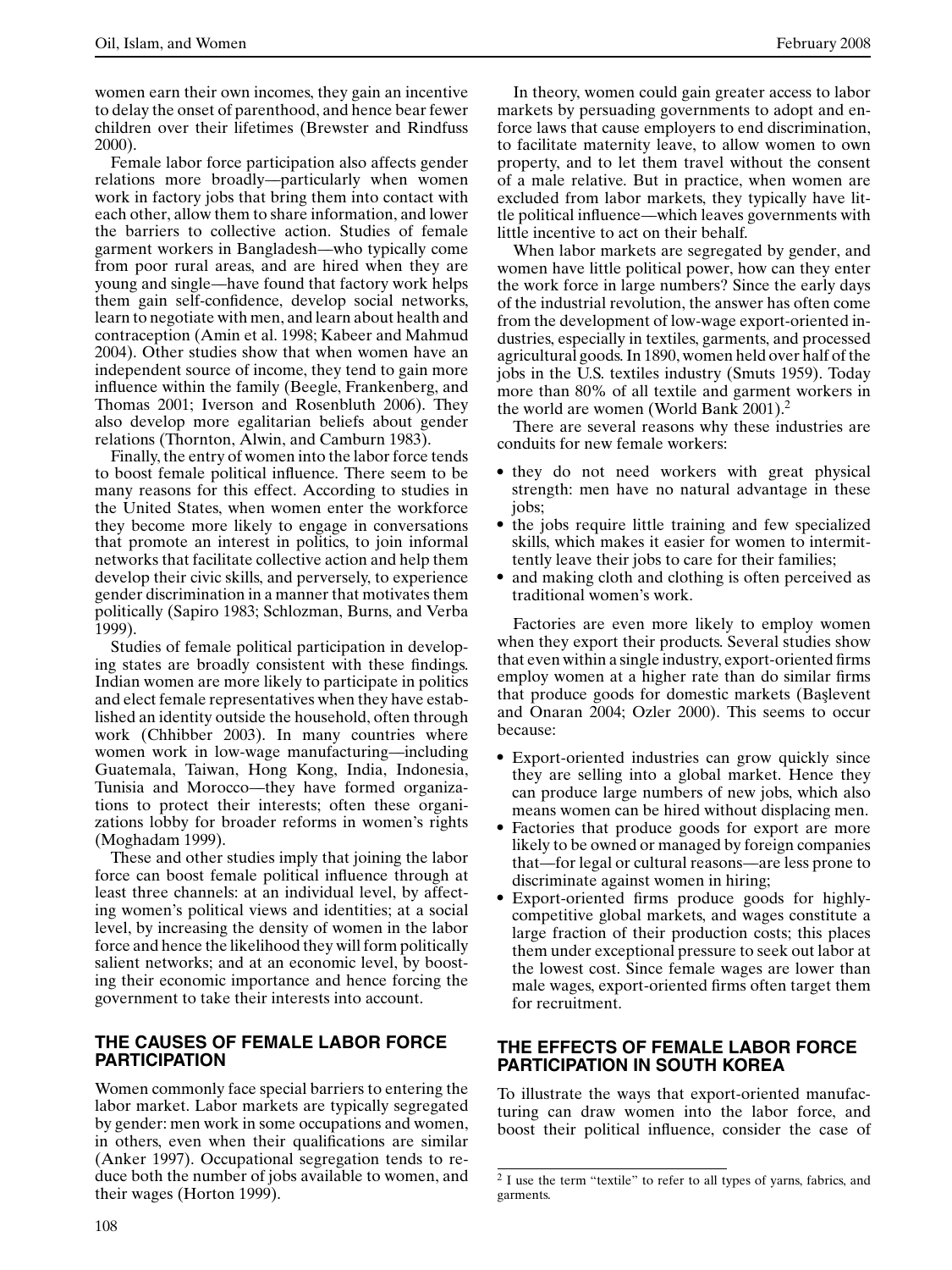South Korea. At the turn of the twentieth century, Korea had a highly patriarchal culture: females were not given their own names, girls were separated from boys beginning at age 6, and women were not allowed to enter the streets of Seoul during the daytime. In 1930, 90% of Korean women were illiterate (Park 1990).

When South Korea industrialized in the 1960s, women began to take jobs in factories that produced goods for export—–including textiles, garments, plastics, electronic goods, shoes, and dishware. Their low wages—–less than half of male wages—–made them attractive to employers, and helped fuel Korea's economic boom: by 1975, female-dominated industries produced 70% of South Korea's export earnings (Park 1993). The growth of the export sector, in turn, boosted the female share of the labor force—–which rose by 50% between 1960 and 1980 (World Bank 2005a).

Although there were women's organizations in Korea in the 1950s and 1960s, they were often government sponsored and focused on charity work, consumer protection, and offering classes for housewives and brides-to-be (Yoon 2003). Beginning in the 1970s, however, women working in export industries began to mobilize for both labor rights and gender equality. Labor unrest in the textiles sector was especially acute (Amsden 1989).

In 1987, female activists took advantage of South Korea's democratic opening to found the Korean Women's Associations United (KWAU); unlike earlier women's organizations, it worked for improved labor conditions and women's rights, and took a more confrontational stance towards the government (Moon 2002). More traditional women's groups also began to focus on women's rights (Palley 1990).

In the mid-1990s, women's organizations started to push for—–and gain—–greater female representation at all levels of government: the number of female representatives in the national assembly rose from 8 in 1992 to 1996 to 16 in 2000 to 2004; female membership on policy-setting government committees increased from 8.5% in 1996 to 17.6% in 2001; and the percentage of female judges rose from 3.9% in 1985 to 8.5% in 2001 (Yoon 2003).

The lobbying strength of the women's movement, and the growing number of women in government, has led to a series of landmark reforms. These included the Gender Equality Employment Act (1987), revisions to the family laws (1989), the Mother-Child Welfare Act (1989), the Framework Act on Women's Development (1995), and a bill stipulating that political parties must set aside for women at least 30% of their national constituency seats (2000) (Park 1993; Yoon 2003).

By drawing women into the work force, exportoriented manufacturing helped South Korean women gain a foothold in government and opened the door to the reform of patriarchal institutions.

#### **HOW OIL PRODUCTION CAN AFFECT FEMALE LABOR FORCE PARTICIPATION**

When countries discover oil, their new wealth tends to produce an economic condition called the "Dutch Disease", which is characterized by a rise in the real exchange rate, and a transformation of the economy away from the "traded sector" (agriculture and manufacturing) and towards the "nontraded sector" (construction and services) (Corden and Neary 1982). Classic models of the Dutch Disease, however, do not consider whether these changes might affect men and women differently (Frederiksen 2007). Once we extend the model to better capture the conditions that women face in most low-income countries, we can see how a boom in oil production will squeeze women out of the labor force.

In the classic Dutch Disease model, a boom in oil production will crowd out the production of other traded goods, via two mechanisms. $3$  First, the influx of foreign currency—–that is, the new wealth generated by oil sales—–will raise the real exchange rate, making it cheaper for locals to import tradable goods from other countries than to buy them from domestic producers. Second, the new wealth will increase the demand for non-tradable goods—–things that cannot be imported, like construction and retail services—–drawing labor away from the tradable goods sector and hence raising its production costs. The net result is that an oil boom causes a decline in the traded goods sector (agriculture and manufacturing) but an expansion in the non-traded sector (construction and retail).

How does this affect women? According to standard models of female labor supply, two key factors influence the number of women in the labor market (Mammen and Paxson 2000). One is the prevailing female wage: as it rises, women are more inclined to enter the market for wage labor and "substitute" work for leisure. The other is "female unearned income," which means the income that accrues to a woman's household, but that she does not earn directly: as her family's income rises, she becomes less inclined to join the labor market and provide a second income. A women's "reservation wage" is the wage at which she finds it worthwhile to join the labor force. If her unearned income is high—–for example, if her husband has a sizable income—–then her reservation wage will also be high, and only a well-paying job will lure her into the work force. If her unearned income is low, her reservation wage will also be low, meaning she will be willing to join the labor force even if the prevailing female wage is low.

In a classic Dutch Disease model, the impact of an oil boom on female labor force participation is ambiguous: it will increase the prevailing wage (which is assumed to be the same for men and women), and this in turn will increase a women's incentive to join the work force. But there is also a countervailing force: higher wages will boost household income, which will raise a women's reservation wage and reduce her incentive to join the labor force. The classic model does not tell us which effect will prevail.

Now consider what happens if we modify the Dutch Disease model to reflect gender-based segregation in

<sup>&</sup>lt;sup>3</sup> Frederiksen (2007) develops a more complete and explicit Dutch Disease model with gender segregation and an elastic female labor supply. This simpler model draws on parts of the Frederiksen model.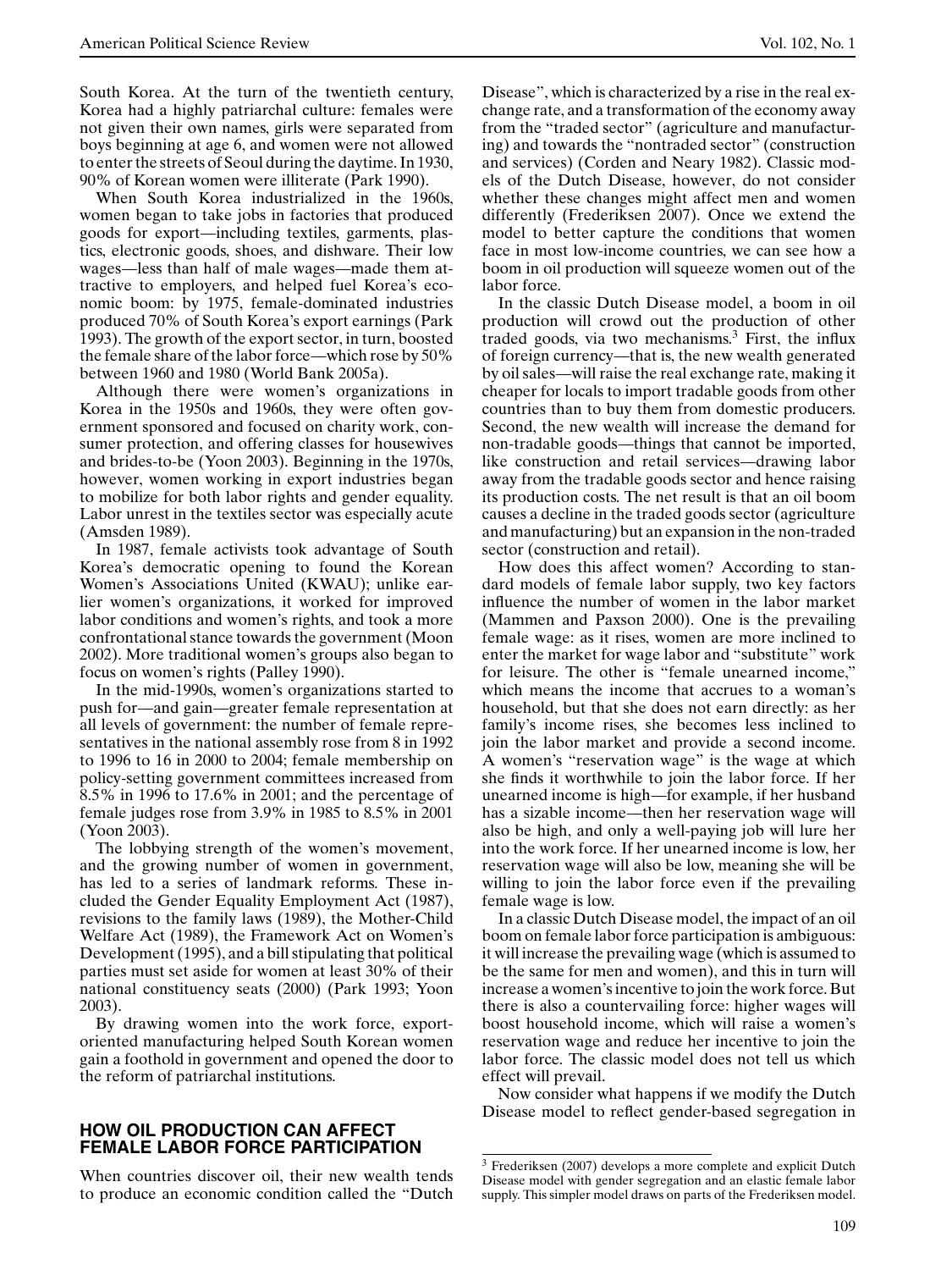the labor force—–that is, the fact that many kinds of jobs are closed to women. Dutch Disease models show that oil booms lead to a shift away from the traded sector to the nontraded sector. In many developing countries, women are largely employed in the traded sector, in low-wage jobs in export-oriented factories and agriculture; and they are excluded from many parts of the nontraded sector, such as construction and retail, since these jobs typically entail heavy labor, or contact with men outside the family (Anker 1997). If we assume that women can only work in the traded sector, and men in the nontraded sector, how will an oil boom affect female labor force participation?4

When there is gender segregation in the labor market, men and women have different wages. Since men in this model work in the non-traded sector, its expansion will boost the demand for male labor and cause male wages to rise; since women cannot enter the nontraded sector, male wages will rise even more than they would otherwise. Since women work in the traded sector, the sector's decline will reduce the demand for female labor, and hence, the prevailing female wage.

An oil boom should also reduce the supply of female labor by raising womens' unearned income, and hence, their reservation wage. This occurs through two mechanisms: through higher male wages (caused by the expansion of the non-traded sector, which employs only men), and through higher government transfers to households (caused by the effect of booming oil exports on government revenues).<sup>5</sup> The decline in the demand for female labor, plus the decline in the supply of female labor, will reduce the number of women in the workforce.

Now consider what occurs if we loosen some key assumptions. The model assumes an open economy. But sometimes oil-rich governments use tariffs and subsidies to protect their tradable sectors. Will this affect the results? Probably not: oil-rich governments tend to protect heavy industry, not light industry—–and hence, male jobs instead of female jobs (Gelb and Associates, 1988). Even if an oil-rich government did protect light industries, once domestic firms received protection they would no longer have to compete with overseas firms—–reducing their incentive to seek out low-wage labor, and hence, female workers.

The model also assumes that the number of workingage men and women is fixed. But many small, oil-rich countries import both male and female labor; how would this change the model? If we allow for immigrant male workers—–in effect making the supply of male labor more elastic—then a boom in the nontraded sector might not raise male wages, eliminating one source of higher female unearned income. But a second source of female unearned income would remain:

governments would still receive a boost in revenues, generating more transfers to households.

If we allow for female immigration, the prevailing female wage would drop. Since women withdraw from the labor market when the prevailing wage falls below their reservation wage, this would further discourage local women from entering the work force.

Both male and female immigration would also swell the overall size of the labor force. Hence even if there were no change in the number of working female citizens, the fraction of female citizens in the total labor force labor force would fall.

What if we partially ease the assumption of occupational segregation, by allowing both men and women to work in the traded sector? Again, there should be little change in the outcome: when the traded sector contracts, both men and women will lose their jobs. But although men can switch to jobs in the non-traded sector, women cannot because of occupational segregation. As a result, female wages will still fall, and unearned female income will still rise, since both male wages and government transfers will increase.

What if we further ease the assumption of occupational segregation and allow both men and women to work in the nontraded sector? Here there is a change in the results: the effects of an oil boom are now ambiguous. If more female jobs are lost in the traded sector than are gained in the nontraded sector, the demand for female workers will still drop; if more jobs are gained in the nontraded sector, the demand for female workers may increase.

If the demand for female workers rises enough, the increase in the prevailing female wage will exceed the increase in the reservation wage (which will still rise thanks to higher male wages and higher government transfers) and lead to a net increase in female labor force participation. This implies that oil may not harm the status of women if they are free to work in the nontraded sector. It may also explain why the booming oil markets of the 1970s reduced female labor force participation in countries with high levels of occupational segregation (like Algeria, Angola, Gabon, Nigeria, and Oman), but not in those with low levels of occupational segregation (like Colombia, Malaysia, Mexico, Norway, and Venezuela).

The main implication of the model is,

#### *H*1: *A rise in the value of oil production will reduce female participation in the labor force.*

The earlier discussion suggests that female political influence is partly a function of female labor force participation: when the fraction of female citizens in the work force rises, it should enhance women's political influence through dynamics at an individual level (as their exposure to the work place affects their identities and perceptions), a social level (as their density in the labor force rises, so does the number of formal and informal female networks), and an economic level (as their growing role in the economy forces the government to take their interests into account). If an increase

<sup>4</sup> A country does not need to export oil to be affected by the Dutch Disease. Even if it consumes all of the oil that it produces, a rise in oil production will still lead to a rise in the real exchange rate, since it will reduce the country's oil imports.

<sup>&</sup>lt;sup>5</sup> Transfers can take the form of welfare programs, but also tax cuts, food and energy subsidies, patronage jobs, and so forth.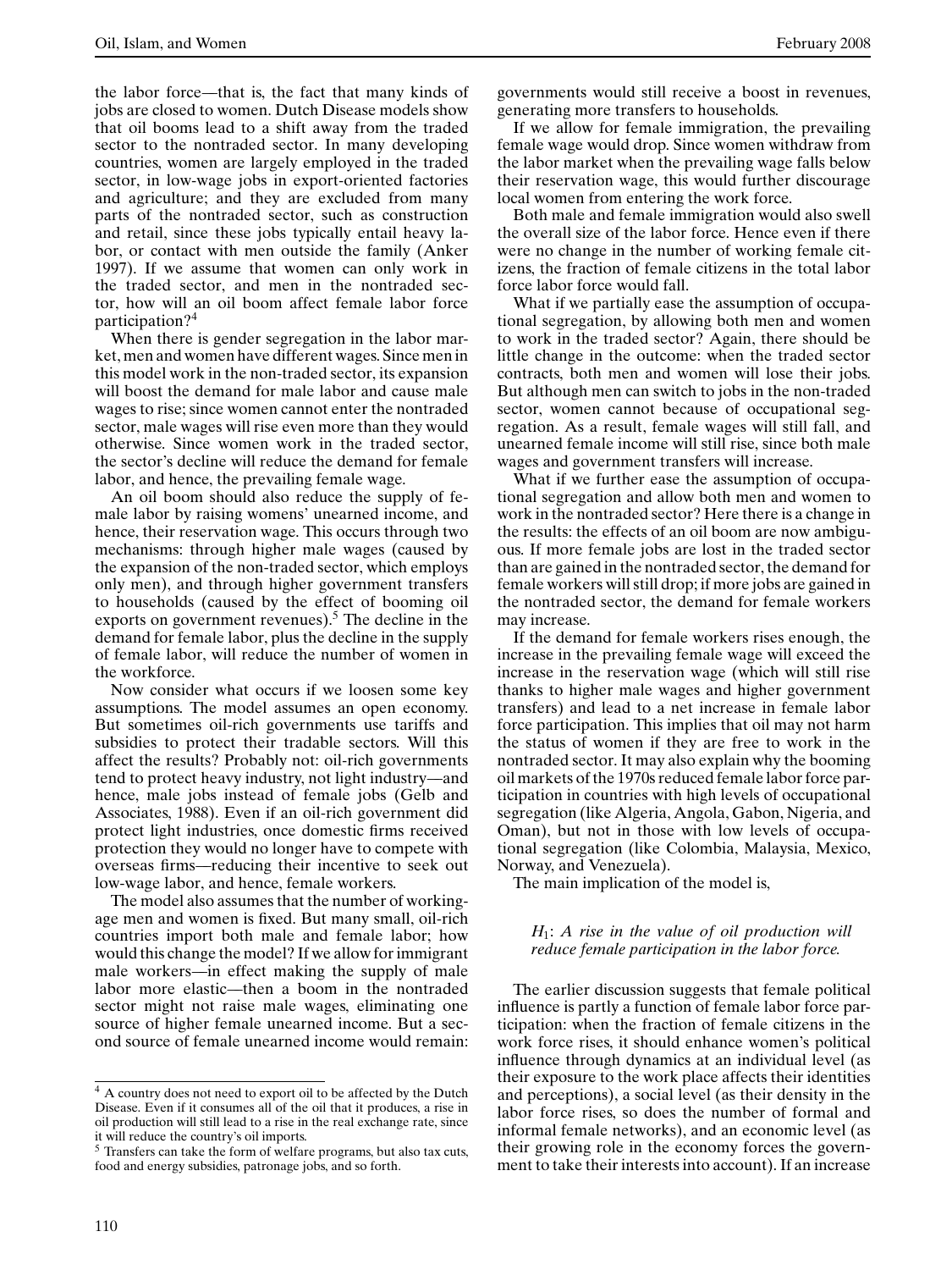

in oil production reduces the percentage of female citizens in the labor force, we can infer

*H*2: *A rise in the value of oil production will reduce female political influence.*

# **DATA AND METHODS**

To explore these hypotheses, I analyze oil production and employment data for all countries from 1960 to 2002, and data on female political representation for 2002. The analysis can tell us if the key variables in the model—–oil, female work patterns, and female political empowerment—–are statistically correlated. It cannot tell us much about the causal mechanisms behind these correlations; hence I follow the statistical analysis with a case study, to better illustrate the causal mechanisms at work.

Below I carry out two sets of estimations: one uses a first-differences model with country fixed-effects, and employs pooled time-series cross-sectional data for all states between 1960 and 2002; the other uses a crossnational model with a between estimator and covers all states in the most recent 10-year period (1993–2002). The first-differences model with fixed effects examines variations over time within states, whereas the crossnational model measures variations across them. The dataset includes all 169 states that were sovereign in the year 2000, and that had populations over 200,000—–and leaves out very small countries to make sure they do not drive my results.

The first-differences model with country fixedeffects can be written as

$$
Y_{i,t} - Y_{i,t-1} = \alpha_i + \beta(x_{i,t-1} - x_{i,t-2}) + (\varepsilon_{i,t} - \varepsilon_{i,t-1}),
$$

where  $i$  is the country,  $t$  is the year,  $x$  is a series of explanatory variables, and the right-hand side variables are lagged by 1 year.

The first-differences model with fixed effects has some useful properties. Standard ordinary leastsquares models look at whether the levels of the explanatory variables are correlated with the level of the dependent variable; the first-differences model looks at whether changes in the explanatory variables are associated with changes in the dependent variable. Because it focuses on changes, not levels, the model helps control for country heterogeneity. It also helps correct for trending in the dependent variable: the steady rise

of female labor force participation between 1960 and 2002, if not accounted for, could produce biased estimates of the explanatory variables. The model includes country fixed-effects to allow any trends in female labor force participation to vary from country to country (without fixed-effects, the results are unchanged). I use an AR1 process to control for any remaining autocorrelation, and lag the explanatory variables to reduce endogeneity.

The disadvantage of the first-differences model with fixed effects is that it does not tell us anything about the influence of factors that vary a lot from country to country, but change little within countries over time—–like a country's religious traditions, or its presence in a larger region. I use cross-national tests to explore the role of these fixed and "sluggish" variables, and compare their effects to the effects of oil production. The cross-national estimations also allow me to use a measure of female political empowerment—–described below—–that is only available for one or two years for most countries.

The between estimator allows me to compare the mean values of the explanatory variables with the mean values of the dependent variable, over some period of time. It may be written as

$$
\overline{Y}_i = \alpha + \beta \overline{x}_i + \epsilon_i,
$$

where *i* is the country, *x* is a series of explanatory variables, and values are averaged over several years. Using the mean value of each variable over a 10-year period (1993–2002) also helps reduce measurement error.

#### **Variables**

My independent variable is *Oil Rents Per Capita*, which is a country's total rents from oil and gas divided by its midyear population. Like the other economic variables, it is measured in constant 2000 dollars. I calculate oil rents by taking the total value of each country's annual oil and natural gas production, and subtracting the country-specific extraction costs, including the cost of capital. Data sources are discussed in the Appendix.

Past studies of the 'resource curse' have measured a country's oil wealth as "oil exports divided by GDP" (e.g., Collier and Hoeffler 2004; Sachs and Warner 1995). *Oil Rents Per Capita* is a better variable than the *Oil Exports Over GDP* in two ways: it is a more precise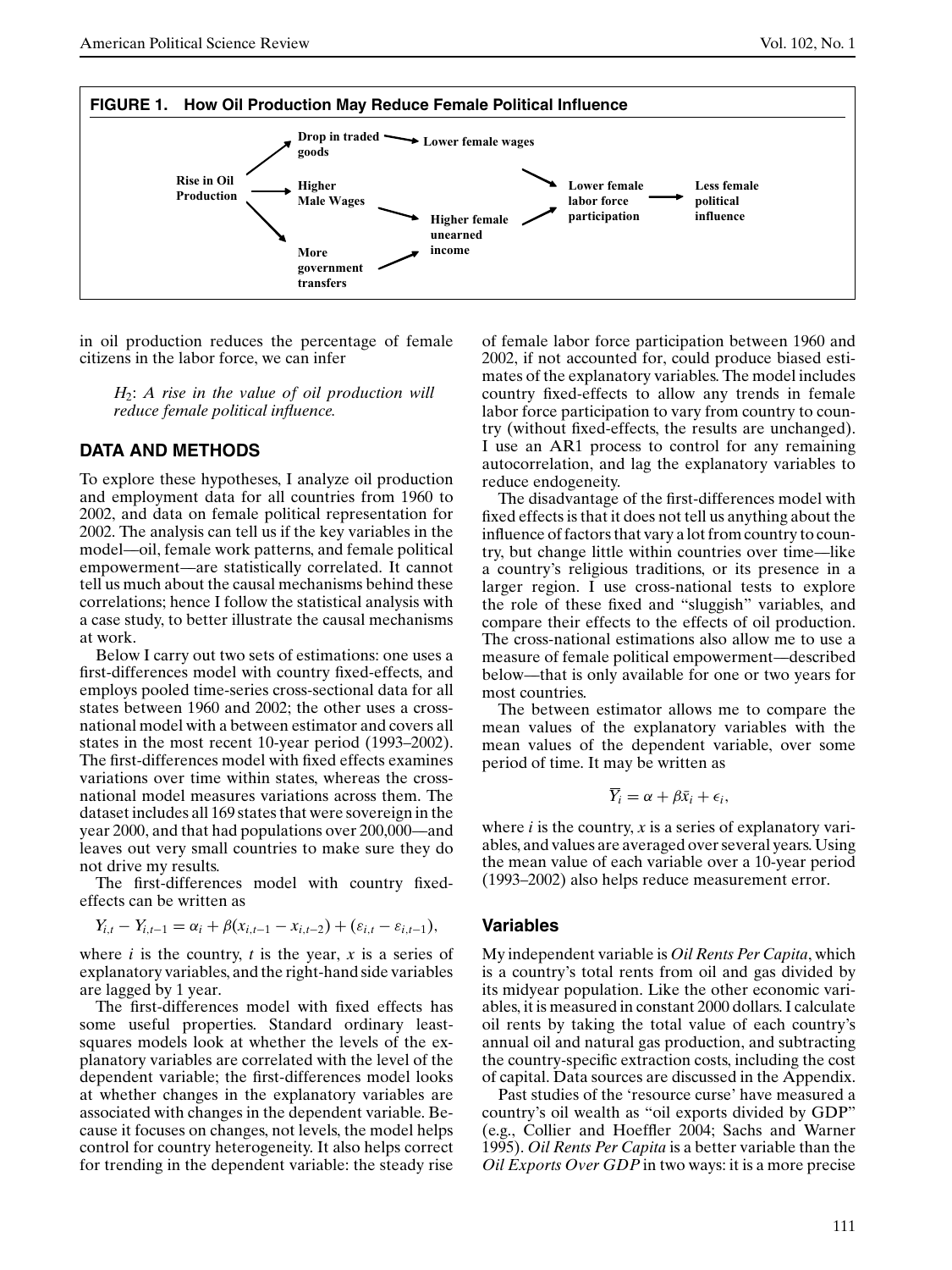measure of the value of oil production, since it subtracts production costs, leaves out oil that is imported and subsequently reexported, and includes the value of oil that is produced and consumed domestically; and it avoids endogeneity problems that come from measuring exports instead of production, and from using GDP to normalize oil wealth. These issues are discussed in greater detail in the Appendix.

The amount of petroleum that a country produces is not fully exogenous to the other variables: it reflects the investments made in oil exploration and production, which in turn may reflect a country's economic health and stability, and the quality of its government. But these links probably bias the *Oil Production* variable toward disconfirming the hypotheses, since countries with better conditions for women (i.e., wealthier and more westernized countries) are also likely to attract more investment, and hence, to produce more oil.

There are two dependent variables. One is *Female Labor Force Participation*, a variable that denotes the fraction of the formal labor force that is made up of female citizens. It is based on data collected by the International Labor Organization from national surveys and censuses, and released by the World Bank (2005a). The variable has three shortcomings: countries differ in the way they define and measure labor force participation; some countries count foreign workers as part of the labor force, which complicates my efforts to measure the citizen labor force; and the measure does not distinguish between work in the agricultural sector and the nonagricultural sector.

The first problem can be addressed by using the firstdifferences model with fixed-effects: as long as countries define "female labor force participation" consistently over time, country-to-country differences in measurement should not bias the estimations in any obvious way. Still, this issue causes problems for the cross-national tests and should give us caution when interpreting them.

The other two problems can be addressed by subtracting agricultural workers (World Bank 2005a), and foreign workers (World Bank 2004, 2005b), from *Female Labor Force Participation*. Since adjustments can only be done for recent years—–there are little data on these measures before 1990—–the corrected measures can only be used in the cross-national analysis, not in the first-differences tests.

The other dependent variable is female political influence, which I gauge with two variables: *Female Seats*, which measures the fraction of seats in each country's parliament (or in bicameral systems, the lower house) held by women in 2002, and *Female Ministers*, which is the fraction of ministerial positions held by women in 2002 (the most recent year for which the data are available). The data are collected by the Inter-Parliamentary Union (www.ipu.org/wmne/world-arc.htm).

Although they are crude measures of female political influence, there is evidence that when women hold high political office, it boosts the political knowledge, interest, and participation of other women (Burns, Schlozman, and Verba 2001; Hansen 1997). There is also evidence that female legislators favor different policies than do their male counterparts (Chattopadhyay and Duflo 2004). Other global studies of female political influence also use these measures (e.g., Inglehart and Norris 2003a; Reynolds 1999). Although the percentage of parliamentary seats held by women is influenced by gender quotas, this does not lessen the value of *Female Seats* as an indicator of female political influence, since the decision to enact gender quotas is usually itself a sign of female influence ( Baldez 2004; Caul 2001). Since these measures are only available for recent years, I can only use them for cross-national analyses.

The models include several control variables:

- *Income*, which is the log of GDP per capita, and is controlled for in all models;
- *Income Squared*, which is the log of income squared, and is added to the regressions for *Female Labor Force Participation* to capture the U-shaped relationship produced by the combined effects of rising income on female wages (which encourages female labor participation) and unearned household income (which discourages female labor participation; Mammen and Paxson 2000);
- *Middle East*, which is a dummy variable for the 17 states of the Middle East and North Africa. I use the World Bank's definition of the region;
- *Islam*, a variable that measures the Muslim fraction of each country's population;
- *Communist*, which is a dummy variable for the 34 states that had communist legal systems at some point since 1960. It is included in some cross-national tests to capture the lasting influence of communist policies on female employment;
- *Working Age*, which is the fraction of the population between the ages of 15 and 64;
- Several measures of a state's political institutions: *Proportional Representation*, which is a dummy variable for states whose parliaments are chosen through proportional representation; *Closed List*, which is a dummy variable for electoral systems with closed lists; and *Polity*, which uses a 21-point scale to measure a state's democracy level, and is drawn from the Polity IV database. Earlier studies suggest that women are more likely to be elected to parliament in electoral systems with proportional representation and closed lists (Reynolds 1999).

# **Robustness**

I test the robustness of the models in three ways. To determine whether the estimations are sensitive to influential observations, I rerun them after dropping the two most influential countries from the dataset. To see if the results of the cross-national regressions on *Female Labor Force Participation* are specific to the period covered (1993–2002), I run the same model for the decades 1960–1969, 1970–1979, and 1980–1989.

Finally, to see whether the cross-national models are biased by the exclusion of important regional effects, I add a set of regional dummy variables to the models.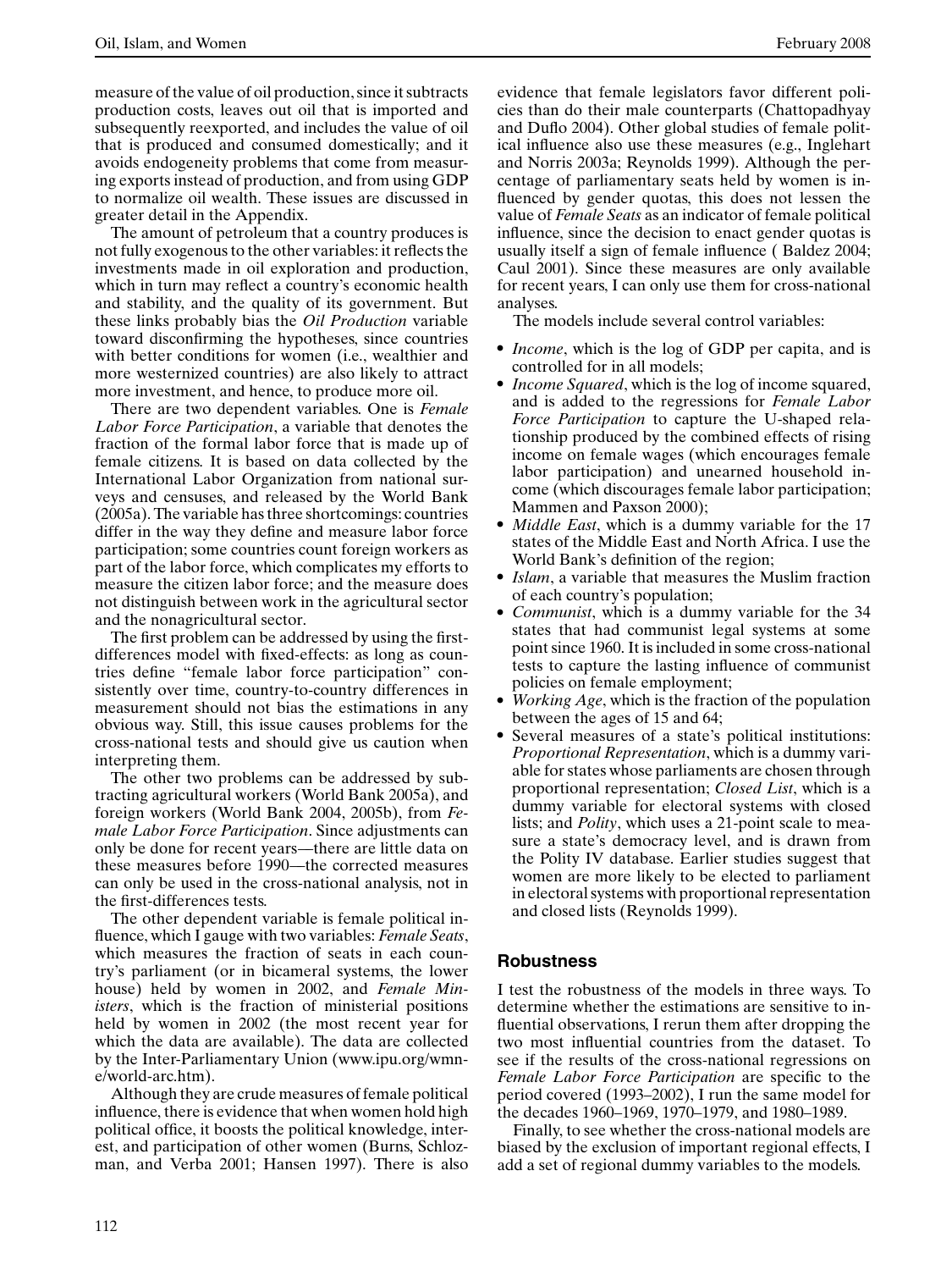|                   | TABLE 1. Pooled Time-Series Cross-national Regressions, with First Differences |
|-------------------|--------------------------------------------------------------------------------|
| and Fixed Effects |                                                                                |

| Dependent variable is Female Labor Force Participation, 1960–2002                                                   |              |              |             |               |  |  |
|---------------------------------------------------------------------------------------------------------------------|--------------|--------------|-------------|---------------|--|--|
|                                                                                                                     | (1)          | (2)          | (3)         | (4)           |  |  |
| Income (log)                                                                                                        | $-0.011$     | $-0.039$     | $-0.014$    | $-0.051$      |  |  |
|                                                                                                                     | (0.36)       | (1.19)       | (0.53)      | (1.08)        |  |  |
| Income squared (log)                                                                                                | 0.017        | 0.049        | 0.021       | 0.021         |  |  |
|                                                                                                                     | (0.52)       | (1.46)       | (0.75)      | (0.43)        |  |  |
| Working Age                                                                                                         | 0.115        | 0.115        | 0.066       | 0.177         |  |  |
|                                                                                                                     | $(4.67)$ *** | $(4.66)$ *** | $(2.73)$ ** | $(13.65)$ *** |  |  |
| Oil Rents per capita                                                                                                |              | $-0.026$     | $-0.017$    | $-0.049$      |  |  |
|                                                                                                                     |              | $(4.02)$ *** | $(2.34)^*$  | $(4.33)$ ***  |  |  |
| Observations                                                                                                        | 5234         | 5234         | 5168        | 5395          |  |  |
| Countries                                                                                                           | 161          | 161          | 159         | 161           |  |  |
| R-squared: within                                                                                                   | .005         | .008         | .003        | .05           |  |  |
| R-squared: between                                                                                                  | .16          | .18          | .19         | .22           |  |  |
| Note: Absolute value of t statistics in parentheses *Significant at 5%; **significant at 1%; ***significant at 0.1% |              |              |             |               |  |  |

Note: Absolute value of t statistics in parentheses. ∗Significant at 5%; ∗∗significant at 1%; ∗∗∗significant at 0.1%. Country fixed-effects are used in each estimation. In column 3, the two most influential countries have been dropped from the sample. In column 4, year dummies were included in place of the AR1 process.

| TABLE 2. Cross-national Regressions on Female Labor Force                                                                  |                                    |                          |                          |                        |  |  |
|----------------------------------------------------------------------------------------------------------------------------|------------------------------------|--------------------------|--------------------------|------------------------|--|--|
| Dependent variable is Female Nonagricultural Labor Force Participation, 1993–2002                                          |                                    |                          |                          |                        |  |  |
|                                                                                                                            | (1)                                | (2)                      | (3)                      | (4)                    |  |  |
| Income (log)                                                                                                               | $-1.334$<br>(1.58)                 | $-1.499$<br>(1.72)       | $-1.757$<br>$(2.06)^*$   | $-1.864$<br>$(2.12)^*$ |  |  |
| Income squared (log)                                                                                                       | 1.615<br>$(2.02)^*$                | 1.735<br>$(2.11)^*$      | 2.053<br>$(2.55)^*$      | 2.122<br>$(2.58)^*$    |  |  |
| Working Age                                                                                                                | $-0.386$<br>$(2.74)$ <sup>**</sup> | $-0.395$<br>$(2.75)$ **  | $-0.34$<br>$(2.45)^*$    | $-0.35$<br>$(2.47)^*$  |  |  |
| Middle East                                                                                                                | $-0.521$<br>$(6.30)$ ***           | $-0.407$<br>$(3.48)$ *** | $-0.413$<br>$(4.91)$ *** | $-0.326$<br>$(2.8)$ ** |  |  |
| Communist                                                                                                                  | 0.290<br>$(2.79)$ **               | 0.292<br>$(2.80)$ **     | 0.283<br>$(2.74)$ **     | 0.286<br>$(2.74)$ **   |  |  |
| Islam                                                                                                                      |                                    | $-0.170$<br>(1.51)       |                          | $-0.139$<br>(1.2)      |  |  |
| Oil Rents per capita                                                                                                       |                                    |                          | $-0.225$<br>$(4.41)$ *** | $-0.21$<br>$(3.8)***$  |  |  |
| Observations<br>R-squared<br>Note: Robust t statistics in parentheses. All variables are standardized. *Significant at 5%; | 167<br>0.38                        | 167<br>0.40              | 167<br>0.42              | 167<br>0.43            |  |  |
| **significant at 1%; ***significant at 0.1%.                                                                               |                                    |                          |                          |                        |  |  |

#### **Results**

All of the variables are standardized to make comparisons easier.

*Female Labor Force Participation. Oil Rents* has a large, negative impact on *Female Labor Force Participation*. In the first-differences estimations (Table 1), increases in *Oil Rents* in a given year are consistently linked to decreases in *Female Labor Force Participation* the following year. *Oil Rents* is highly significant when tested with the full set of countries (column 2); it is significant at the .05 level after the two most influential states (Kuwait and Saudi Arabia) are dropped from the sample (column 3); and it remains highly significant when year dummies are used in place of the AR1 process to mitigate autocorrelation (column 4).

*Oil Rents* is also linked to lower *Female Labor Force Participation* in the cross-national estimations (Table 2). The *Income, Middle East, Working Age* and *Communist variables* are also correlated with *Female Labor Force Participation* in the expected directions. The *Islam* variable has no effect (columns 2, 4). The inclusion of *Oil Rents*reduces the *Middle East* coefficient by about one fourth.

Like the first-differences results, the cross-national results are robust. If the two most influential countries (Qatar and Kuwait) are dropped from the estimations, *Oil Rents*remains highly significant. A dummy variable for sub-Saharan Africa is statistically significant but has little impact on the *Oil Rents* variable. I also estimated the model using data for 1960–69, 1970–79, and 1980– 89. In every period, *Oil Rents* was strongly correlated with *Female Labor Force Participation*.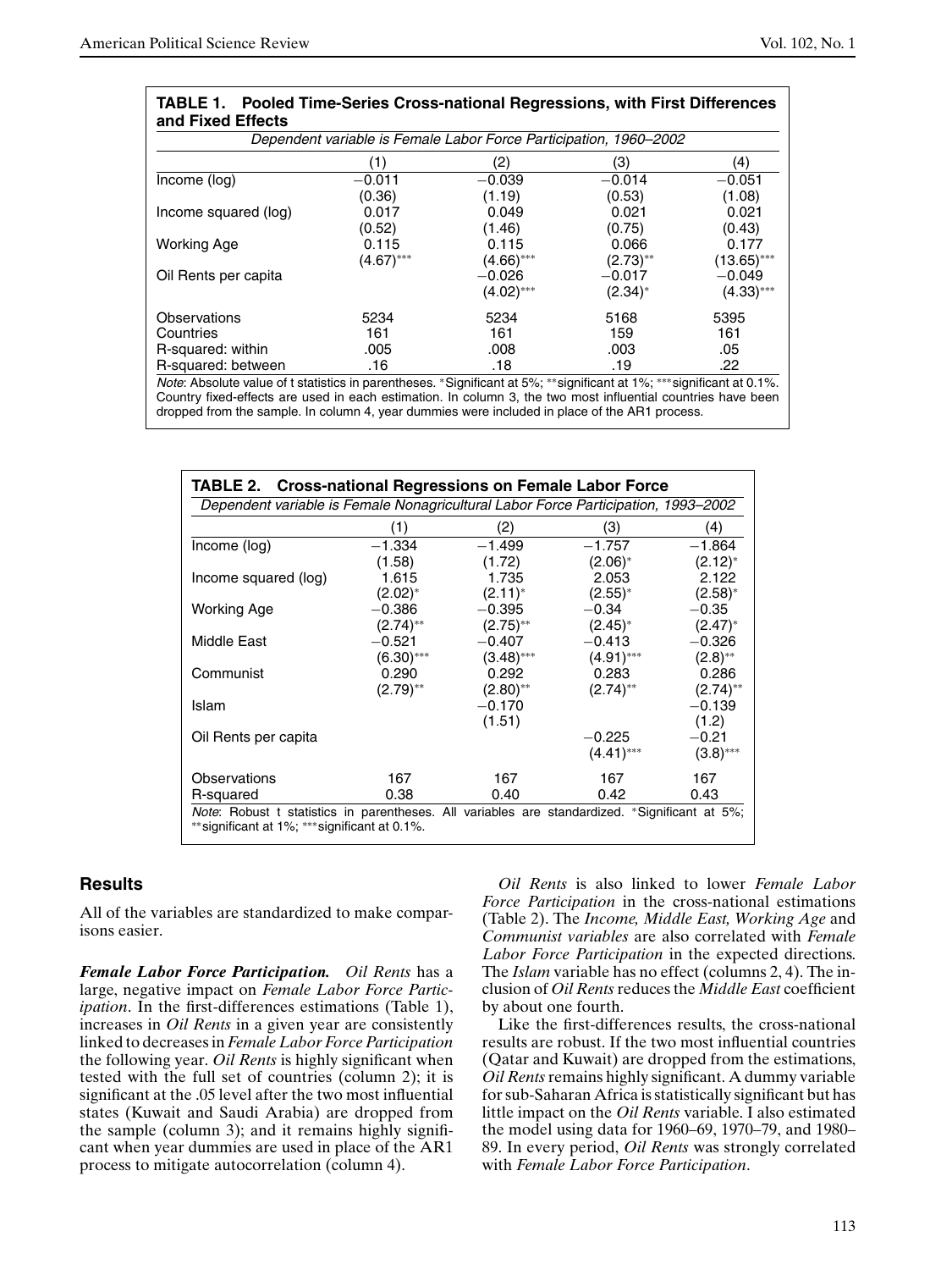|                                                                                                                                                                                                                                                                                                                                                       | Oil-rich   | Oil-poor    |
|-------------------------------------------------------------------------------------------------------------------------------------------------------------------------------------------------------------------------------------------------------------------------------------------------------------------------------------------------------|------------|-------------|
|                                                                                                                                                                                                                                                                                                                                                       | $(n = 38)$ | $(n = 123)$ |
| High Income                                                                                                                                                                                                                                                                                                                                           | 13.9       | 18.3        |
| Low Income                                                                                                                                                                                                                                                                                                                                            | 10.6       | 13.1        |
| Middle East                                                                                                                                                                                                                                                                                                                                           | 3.0        | 9.2         |
| Non-Middle East (all)                                                                                                                                                                                                                                                                                                                                 | 16.9       | 15.9        |
| Non-Middle East<br>(developing only)                                                                                                                                                                                                                                                                                                                  | 13.7       | 14.4        |
| Islamic                                                                                                                                                                                                                                                                                                                                               | 5.1        | 10.9        |
| Non-Islamic (all)                                                                                                                                                                                                                                                                                                                                     | 17.9       | 16.5        |
| Non-Islamic (developing only)                                                                                                                                                                                                                                                                                                                         | 14.3       | 14.8        |
| All                                                                                                                                                                                                                                                                                                                                                   | 12.9       | 15.6        |
| <i>Note</i> : I define states as "oil-rich" if they gererate at least \$100 per<br>capita in oil rents, and "oil-poor" otherwise; as "high-income" if<br>their incomes are above the sample mean (\$1592), and low-<br>income otherwise; as "Middle East" if they meet the World<br>Bank's definition of the region, and "non-Middle East" otherwise; |            |             |

# **TABLE 3. Parliamentary Seats Held by**

Bank's definition of the region, and "non-Middle East" otherwise; and as "Islamic" if more than fifty persent of their citizens are Muslim, and "Non-Islamic" otherwise. Developing countries are all countries excluding the states of Western Europe, the United States, Canada, and Japan.

These results are consistent with  $H_1$ , which states that oil production will reduce female labor force participation.

# **Female Representation**

Before turning to the regression results, consider Table 3, which shows the fraction of parliamentary seats held by women in different categories of states. The table shows that women have better political representation in countries that have little or no oil, in five the seven categories of states: high and low income, Middle East, Islamic, and all states. This is striking since oil-rich countries have higher incomes than the

oil-poor states within each category of stages, which would suggest higher, not lower, female representation.

In two categories—–non-Middle East, and non-Islamic—–the oil-rich states have more female representation than oil-poor states. But this only holds true when we include both developed and developing countries in the sample—–and the theory suggests that oil will only harm female political influence in developing countries, where women are excluded from jobs in the nontraded sector. Once we limit the sample to developing countries, we again see that oil-rich countries have inferior records to oil-poor countries, even among non-Middle East, and non-Muslim countries.

In cross-national regressions, *Oil Rents* is negatively correlated with all three measures of female political representation. Column one of Table 4 shows that *Income* is linked to higher levels and *Middle East*, to lower levels, of *Female Seats*. In column 2, *Islam* is also linked to reduced levels of *Female Seats*, although it is only significant at the .10 level. Column 3 shows that *Oil Rents* is strongly associated with lower levels of *Female Seats*, and its inclusion causes the *Middle East* coefficient to drop by a third; it also causes the *Islam* variable to lose statistical significance at the .10 level (column 4). The association between *Oil Rents* and *Female Seats* is robust: it is unaffected by the exclusion of the two most influential cases, and by the inclusion of the regional dummies. The results are unchanged if *Female Seats* is measured in 1995 (the earliest year available) instead of 2002.

Columns 6, 7, and 8 show that the *Oil Rents* variable is robust to the inclusion of controls for political institutions that may affect female political representation: *Polity, Proportional Representation*, and *Closed Lists*. A variable that measures district magnitude was not statistically significant; nor was a variable that measured migration, which conceivably might be affecting female representation.

| Dependent variable is parliamentary seats held by women (%), 2002<br>(2)<br>(3)<br>(4)<br>(7)<br>(1)<br>(5)<br>(6)<br>0.364<br>0.39<br>0.311<br>0.320<br>0.329<br>Income (log)<br>0.259<br>0.367<br>$(3.80)$ ***<br>$(2.81)$ **<br>$(3.41)$ ***<br>$(3.74)$ ***<br>$(4.13)$ ***<br>$(4.39)$ ***<br>$(4.13)$ ***<br>Middle East<br>$-0.378$<br>$-0.261$<br>$-0.278$<br>$-0.193$<br>$-0.08$<br>$-0.233$<br>$-0.253$<br>$(6.07)$ ***<br>$(3.09)$ **<br>$(2.42)^*$<br>(0.84)<br>$(2.82)$ **<br>$(3.28)***$<br>$(4.62)$ ***<br>$-0.144$<br>$-0.139$ | <b>Cross-national Regressions on Female Seats in Parliament</b><br>TABLE 4. |  |          |  |  |          |         |                          |
|------------------------------------------------------------------------------------------------------------------------------------------------------------------------------------------------------------------------------------------------------------------------------------------------------------------------------------------------------------------------------------------------------------------------------------------------------------------------------------------------------------------------------------------------|-----------------------------------------------------------------------------|--|----------|--|--|----------|---------|--------------------------|
|                                                                                                                                                                                                                                                                                                                                                                                                                                                                                                                                                |                                                                             |  |          |  |  |          |         |                          |
|                                                                                                                                                                                                                                                                                                                                                                                                                                                                                                                                                |                                                                             |  |          |  |  |          |         | (8)                      |
|                                                                                                                                                                                                                                                                                                                                                                                                                                                                                                                                                |                                                                             |  |          |  |  |          |         | 0.779<br>$(5.68)$ ***    |
|                                                                                                                                                                                                                                                                                                                                                                                                                                                                                                                                                |                                                                             |  |          |  |  |          |         | $-0.182$<br>(1.28)       |
| (1.93)<br>(1.56)<br>(1.17)<br>(1.85)<br>(1.50)                                                                                                                                                                                                                                                                                                                                                                                                                                                                                                 | Islam                                                                       |  | $-0.178$ |  |  | $-0.103$ | $-0.18$ | $-0.123$<br>(0.71)       |
| $-0.232$<br>Oil Rents per capita<br>$-0.218$<br>$-0.152$<br>$-0.258$<br>$-0.238$<br>$(3.32)***$<br>$(3.32)$ ***<br>$(3.40)$ ***<br>$(3.46)$ ***<br>$(2.16)^*$                                                                                                                                                                                                                                                                                                                                                                                  |                                                                             |  |          |  |  |          |         | $-0.317$<br>$(3.64)$ *** |
| $-0.298$<br>Polity<br>$-0.158$<br>(1.54)<br>$(2.94)$ **                                                                                                                                                                                                                                                                                                                                                                                                                                                                                        |                                                                             |  |          |  |  |          |         | $-0.294$<br>(1.97)       |
| Proportional<br>0.316<br>$(4.30)$ ***<br>Representation                                                                                                                                                                                                                                                                                                                                                                                                                                                                                        |                                                                             |  |          |  |  |          |         | 0.013<br>(0.10)          |
| Closed List                                                                                                                                                                                                                                                                                                                                                                                                                                                                                                                                    |                                                                             |  |          |  |  |          |         | 0.269<br>$(2.94)$ **     |
| 0.309<br>Female Labor Force<br>$(3.68)$ ***<br>Participation                                                                                                                                                                                                                                                                                                                                                                                                                                                                                   |                                                                             |  |          |  |  |          |         |                          |
| 161<br>161<br>161<br>161<br>160<br>161<br>161<br>Observations                                                                                                                                                                                                                                                                                                                                                                                                                                                                                  |                                                                             |  |          |  |  |          |         | 88                       |
| 0.21<br>0.23<br>0.26<br>0.33<br>0.35<br>R-squared<br>0.25<br>0.27<br>Note: Robust t statistics in parentheses. All variables are standardized. *Significant at 5%; **significant at 1%; ***significant at 0.1%.                                                                                                                                                                                                                                                                                                                                |                                                                             |  |          |  |  |          |         | 0.40                     |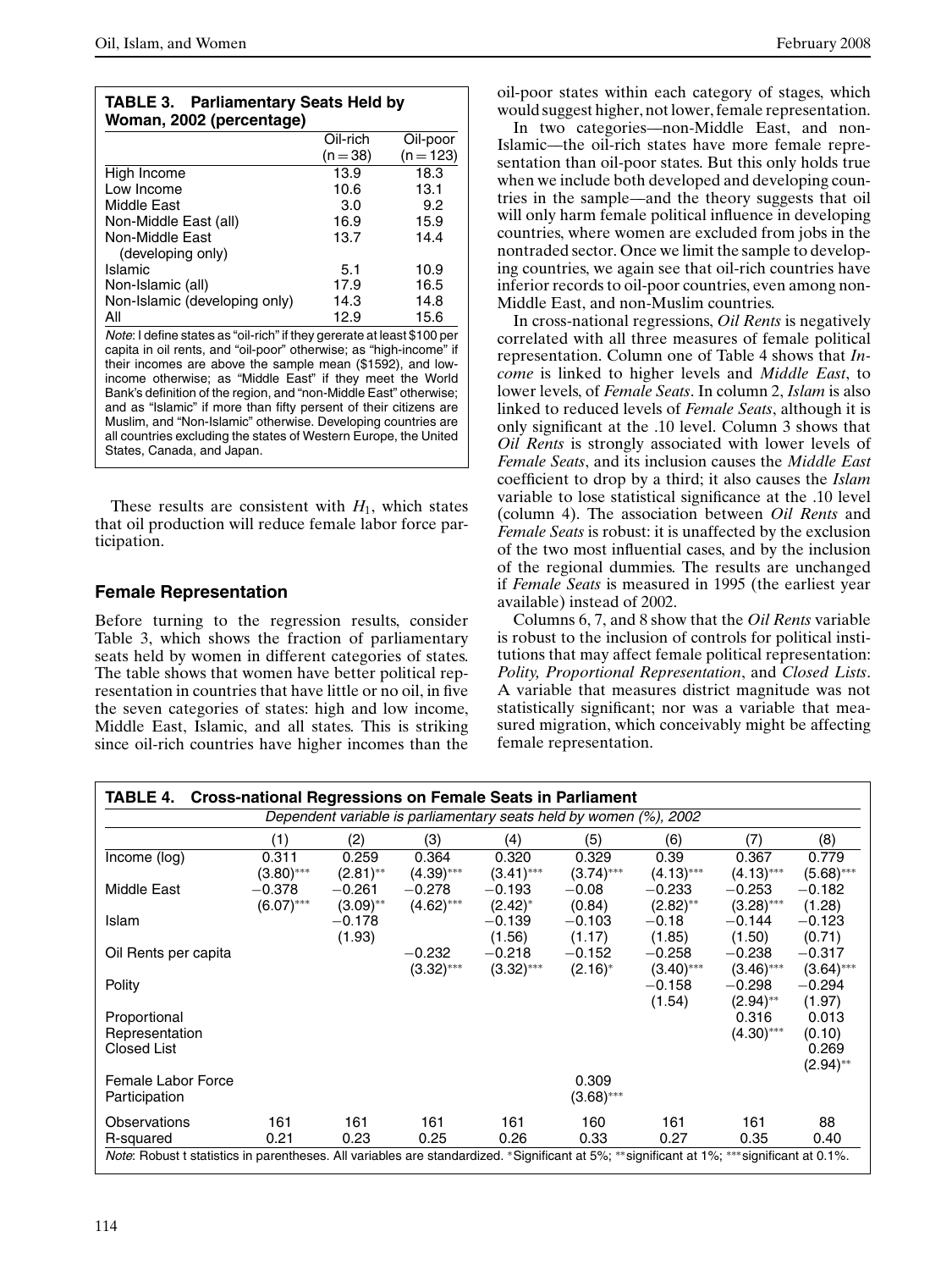| <b>Cross-national Regressions on Female Ministerial Positions 2002</b><br>TABLE 5.                                                             |                          |                                    |                          |                         |                        |  |
|------------------------------------------------------------------------------------------------------------------------------------------------|--------------------------|------------------------------------|--------------------------|-------------------------|------------------------|--|
| Dependent variable is ministerial seats held by women (%), 2002                                                                                |                          |                                    |                          |                         |                        |  |
|                                                                                                                                                | (1)                      | (2)                                | (3)                      | (4)                     | (5)                    |  |
| Income (log)                                                                                                                                   | 0.250<br>$(2.82)$ **     | 0.239<br>$(2.50)^*$                | 0.282<br>$(3.01)$ **     | 0.278<br>$(2.73)$ **    | 0.281<br>$(2.76)$ **   |  |
| Middle East                                                                                                                                    | $-0.244$<br>$(4.94)$ *** | $-0.218$<br>$(3.21)$ <sup>**</sup> | $-0.181$<br>$(4.76)$ *** | $-0.174$<br>$(2.98)$ ** | $-0.141$<br>$(2.31)^*$ |  |
| Islam                                                                                                                                          |                          | $-0.039$<br>(0.49)                 |                          | $-0.012$<br>(0.14)      | $-0.002$<br>(0.03)     |  |
| Oil Rents per capita                                                                                                                           |                          |                                    | $-0.139$<br>$(2.30)^{*}$ | $-0.138$<br>$(2.23)^*$  | $-0.117$<br>(1.83)     |  |
| Female Labor Force<br>Participation                                                                                                            |                          |                                    |                          |                         | 0.094<br>(1.26)        |  |
| <b>Observations</b><br>R-squared                                                                                                               | 155<br>0.11              | 155<br>0.11                        | 155<br>0.12              | 155<br>0.12             | 154<br>0.12            |  |
| Note: Robust t statistics in parentheses. All variables are standardized. *Significant at 5%; **significant at 1%;<br>*** significant at 0.1%. |                          |                                    |                          |                         |                        |  |

*Oil Rents* has a similar negative correlation with *Female Ministers* (Table 5). *Islam* has even less effect on *Female Ministers* than it does on *Female Seats* (columns 2 and 4). Once again, the correlation survives the exclusion of the two most influential states, although now the inclusion of a dummy variable for the OECD states causes *Oil Rents* to lose statistical significance.

These results are consistent with  $H_2$ , which suggests that petroleum production will reduce female political influence.

There is also evidence that *Female Labor Force Participation* helps explain why *Oil Rents* is linked to less female representation. *Female Labor Force Participation* is strongly tied to *Female Seats*, and its inclusion produces a large drop in the *Oil Rents* coefficients (Table 3, column 5). *Female Labor Force Participation* is not significantly linked to *Female Ministers*, although its inclusion causes the *Oil Rents* variable to lose significance (Table 4, column 5).

These results are consistent with the claim that oil production reduces female political influence by reducing the number of women who work outside the home.

*Discussion.* After controlling for income, higher oil rents are linked to lower rates of female labor force participation, fewer female legislators, and fewer female cabinet members.

These correlations are not caused by the concentration of petroleum in the Middle East or in Islamic countries: they are robust to the inclusion of controls for both factors. In fact, *Islam* has no statistically significant effect on any of the dependent variables in the fully specified models. This implies that some measures of female status in the Middle East can be partly explained by the region's oil wealth, but not by its Islamic culture or traditions.

This is not true of *all* dimensions of female status: measures of female education—including adult literacy, primary school enrollment and the ratio between enrolled girls and boys—–are negatively correlated with *Islam*, and seem to be unaffected by *Oil Rents*. But the

negative links between female education and *Islam* all disappear once we account for the exceptionally low initial levels of female education in the Middle East. Indeed, after controlling for female literacy in 1970, *Islam* no longer affects any of the education measures, and the *Middle East* variable becomes significant and strongly positive. In other words, before 1970 the Middle East countries had unusually low rates of female education; since 1970 they have done an unusually good job of catching up. But on the oil-affected dimensions of gender—–female participation in the economy and government—–progress has been much slower.

How much does oil production affect female political influence? The answer is less straightforward than it might seem, since an oil boom will have two, contradictory effects: it will increase *Oil Rents*—–which will reduce female representation—–but it will also increase *Income*—–which should increase female representation. The net impact of an oil boom will be the sum of these two effects.

A rise in *Oil Rents* of one standard deviation—–about \$1,280 per capita, which is roughly equivalent to the difference in 2002 oil production between Algeria and Libya—–is associated with a 2.15% drop in the fraction of parliamentary seats held by women (with a 95% confidence interval of .87% to 3.43%). But if a country gains \$1,280 in new *Oil Rents per Capita*, it should also gain about \$420 in income per capita.<sup>6</sup>

For a country whose income was at the sample mean, a \$420 rise in *Income* would produce a 0.16% rise in *Female Seats*. The *net* effect of a \$1,280 rise in *Oil Rents* would hence be a drop of about 2% in the total percentage of parliamentary seats held by women (with a 95% confidence interval of −.62 to −3.36).

This effect is illustrated in Figure 2, which uses Clarify software to display the simulated impact of *Oil Rents* on *Female Seats* in a fictional country where values

<sup>6</sup> A simple fixed-effects regression shows that *Oil Rents* is strongly associated with income per capita in the following year, with a coefficient of 0.326. This implies that a \$1,280 rise in rents per capita will lead to a \$420 rise in GDP per capita the next year.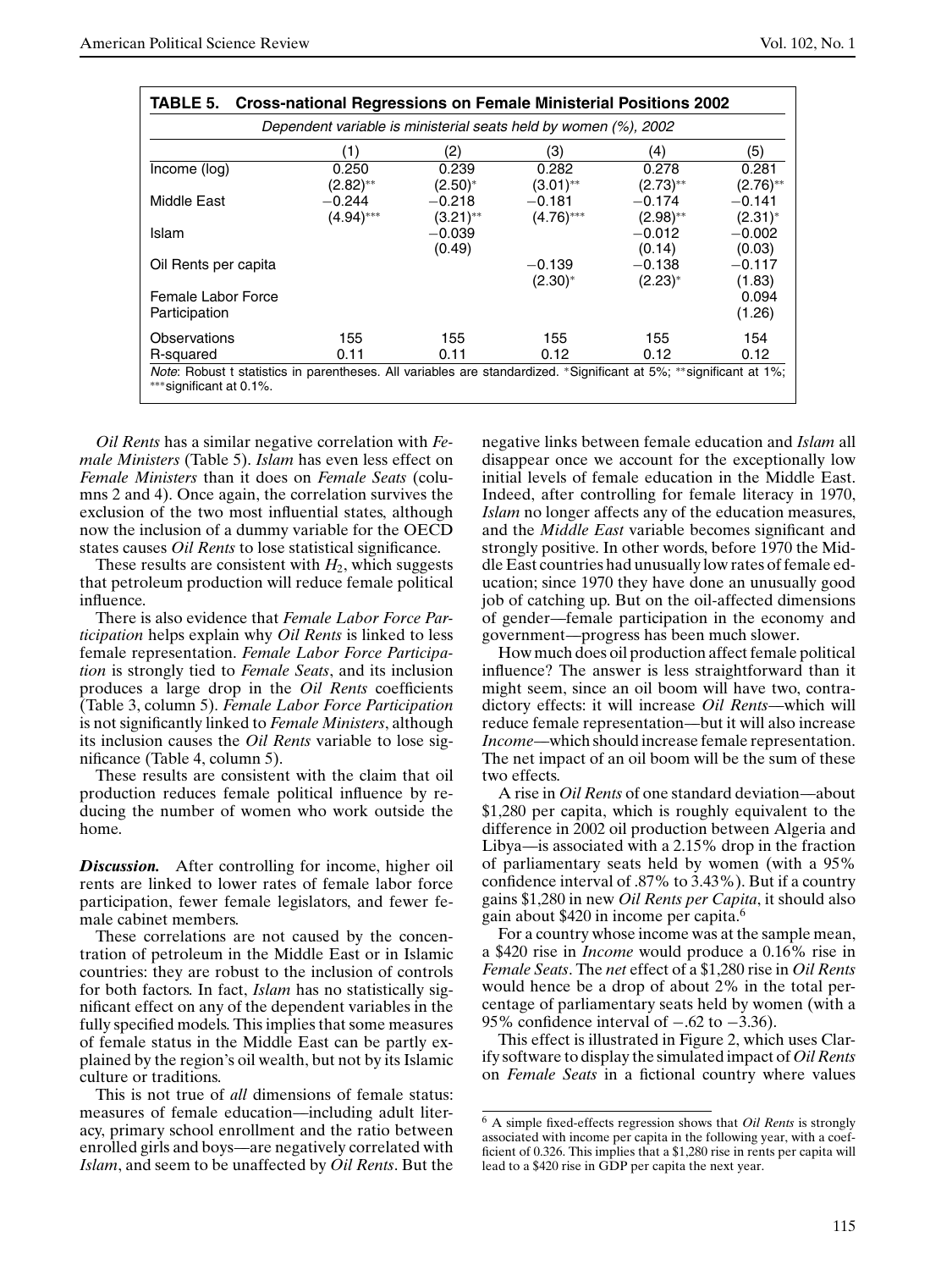

of the other variables in the model (*Income, Middle East*, and *Communist*) are set at the sample mean. The dashed lines show the 95% confidence intervals.

The impact of oil production on female representation is substantial. For a country at the sample mean, just 12.5% of all legislative seats were occupied by women in 2002. A drop of 2% in *Female Seats* would produce a 16.6% loss in the total number of seats held by women. This implies that when oil revenues jump—–due to the discovery of new fields, or a spike in prices—–female representation in parliament will drop, other things being equal.

Of course, other things are never equal: in recent years there has been a trend toward greater female representation in government, which has lifted the number of female legislators in more than three-quarters of the world's countries—–including some oil-rich countries. But the gains in the oil-rich states have been slower than the gains in oil-poor states: between 1995 and 2002, oil-poor states (*<* \$100 per capita in oil rents) had a 5% increase in the number of female representatives, whereas oil-rich states (*>* \$100 per capita in oil rents) had only a 2.9% increase. Even though the vast majority of states showed increases in female representation, oil-producing states like Algeria, Norway, Russia and Kazakhstan—–all of which enjoyed a sharp rise in oil revenues—–saw a fall in female representation.

# **OIL AND THE MIDDLE EAST**

Do these figures confuse the effects of oil with the effects of Arab or Islamic culture? Consider the relationship between oil and female status *within* the Islamic Middle East—–a setting that allows us to control for the influence of both religion and regional culture.

Figures 3 through 6 are scatterplots that show the relationship between oil rents per capita and four measures of female status for the Middle East states: female labor force participation, the year of female suffrage, the fraction of parliamentary seats held by women, and an ordinal measure of gender rights derived from Nazir and Tomppert (2005). In general, the states that are richest in oil (Saudi Arabia, Qatar, United Arab Emirates, and Oman) have the fewest women in their nonagricultural workforce, have been the most reluctant to grant female suffrage, have the fewest women in their parliaments, and have the lowest scores on the gender rights index. States with little or no oil (Morocco, Tunisia, Lebanon, Syria, and Djibouti) were the first to grant female suffrage and tend to have more women in the workplace and parliament and higher gender rights scores.

The region's oil wealth also helps explain some of the outliers. Even though Yemen, Egypt, and Jordan have little or no oil, they have fewer women in the labor force (Figure 3) and parliament (Figure 5) than we might expect. These anomalies may be partly the result of labor remittances: from the 1970s to the 1990s, these countries were the largest exporters of labor to the oil-rich countries of the Persian Gulf, and received enormous remittances from them in turn.<sup>7</sup>

<sup>7</sup> Between 1974 and 1982, official remittances made up between 22% and 69% of Yemen's GDP, between 10% and 31% of Jordan's GDP, and between 3% and 13% of Egypt's GDP. Unofficial remittances were probably much larger (Choucri 1986).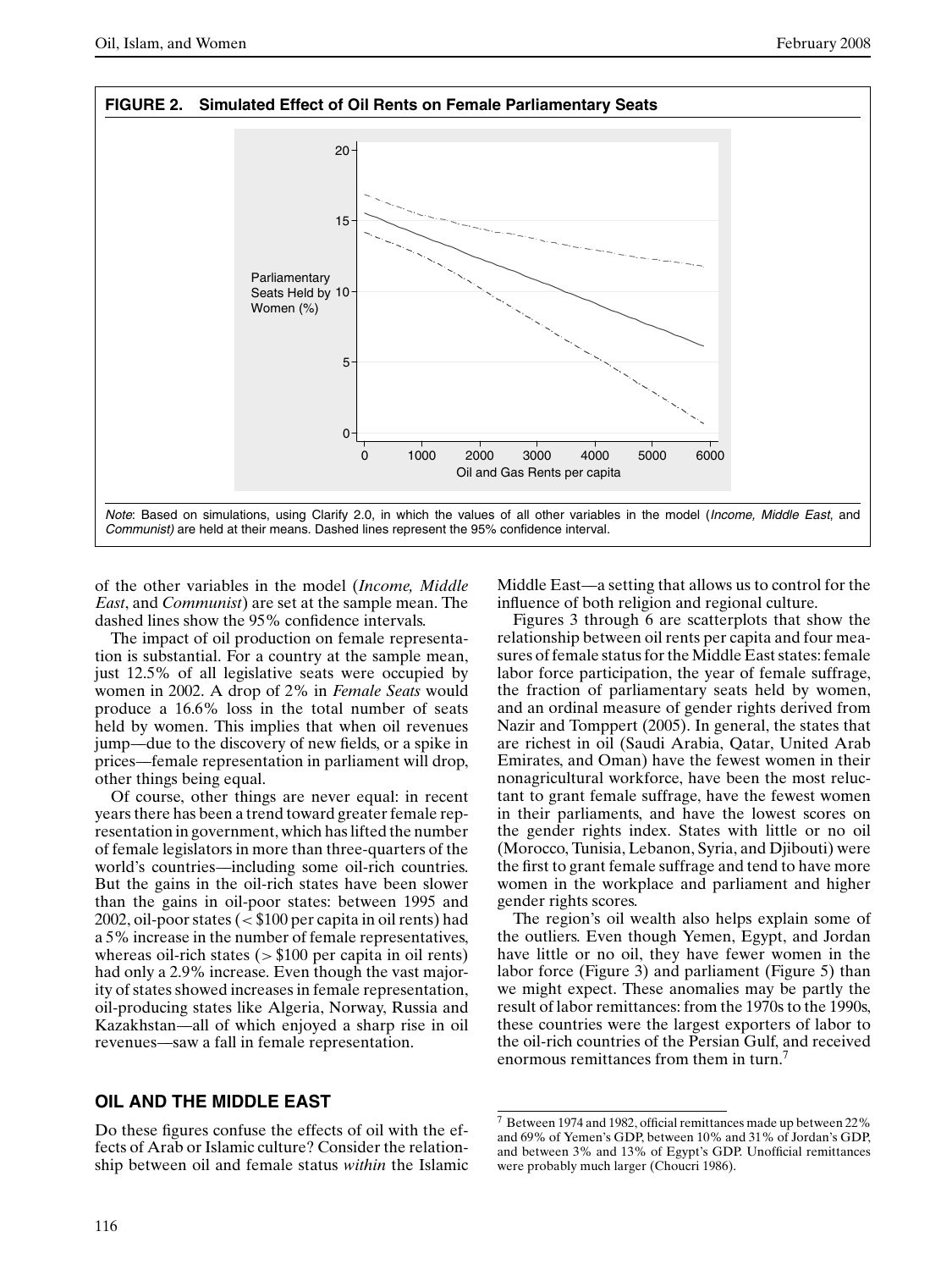



Labor remittances tend to have the same economic effects as oil: they constitute a large influx of foreign exchange, which raises the real exchange rate, hence making it harder for countries to develop low-wage, exportoriented manufacturing; and they increase household incomes, giving women less incentive to work outside the home. Yemen is farther below the trend lines for female labor and female representation than any other

Mideast country; it has also received more remittances (as a fraction of GDP) than any other country.

## **CASE STUDY: ALGERIA, MOROCCO, AND TUNISIA**

The regression analysis suggests that oil production is statistically correlated with female labor, and female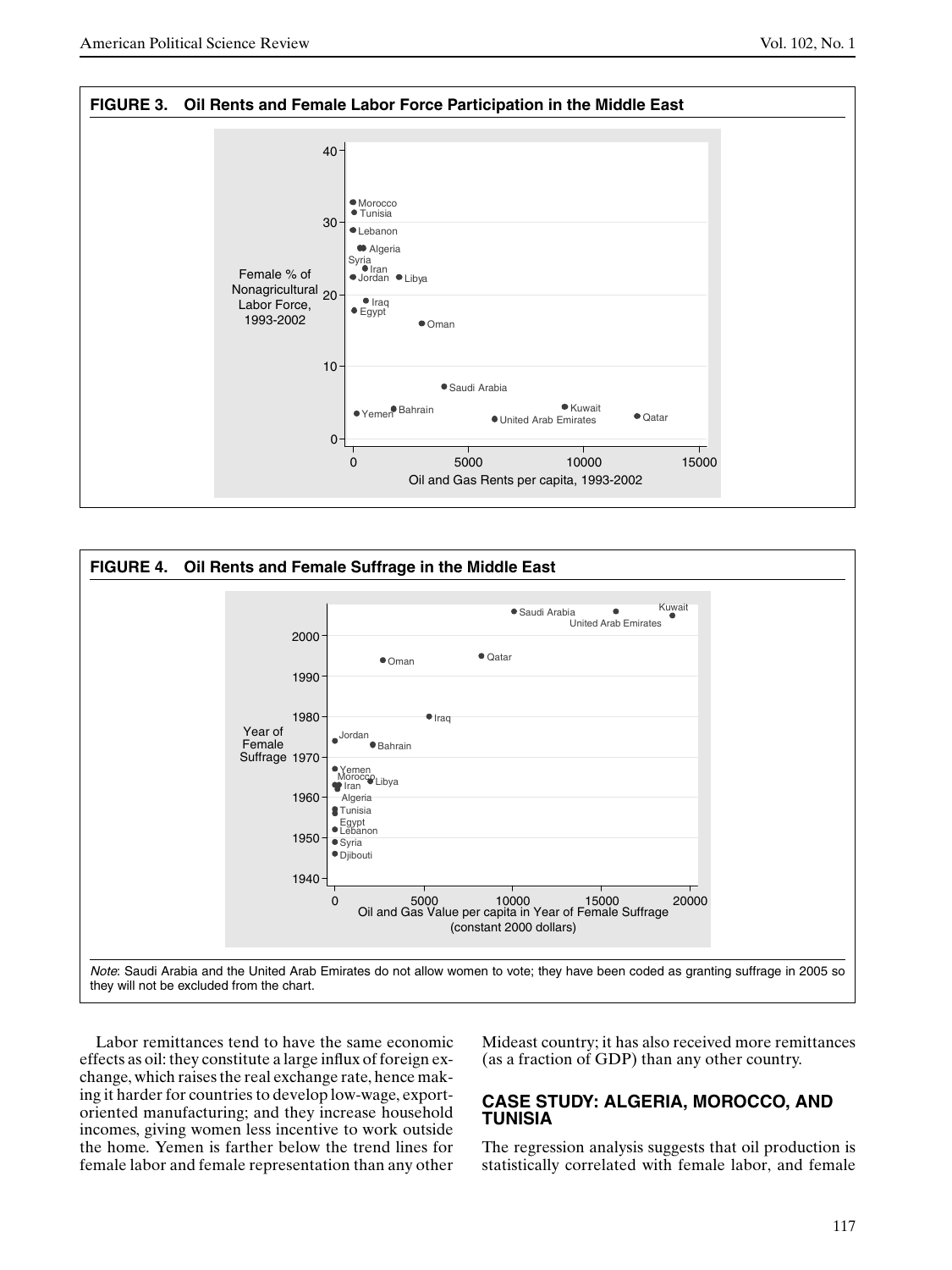



representation, but it cannot tell us why. To explore the causal mechanisms that link oil to female status—–while still controlling for Islam and regional culture—–we can look more closely at a set of highly similar countries that have different petroleum endowments: Algeria, Morocco, and Tunisia. All three states were French colonies, all gained independence in the late 1950s or early 1960s, all granted suffrage to women soon after independence, and all are overwhelmingly Muslim (Table 6).

Although they are otherwise similar, they have different levels of oil wealth: Algeria has been a major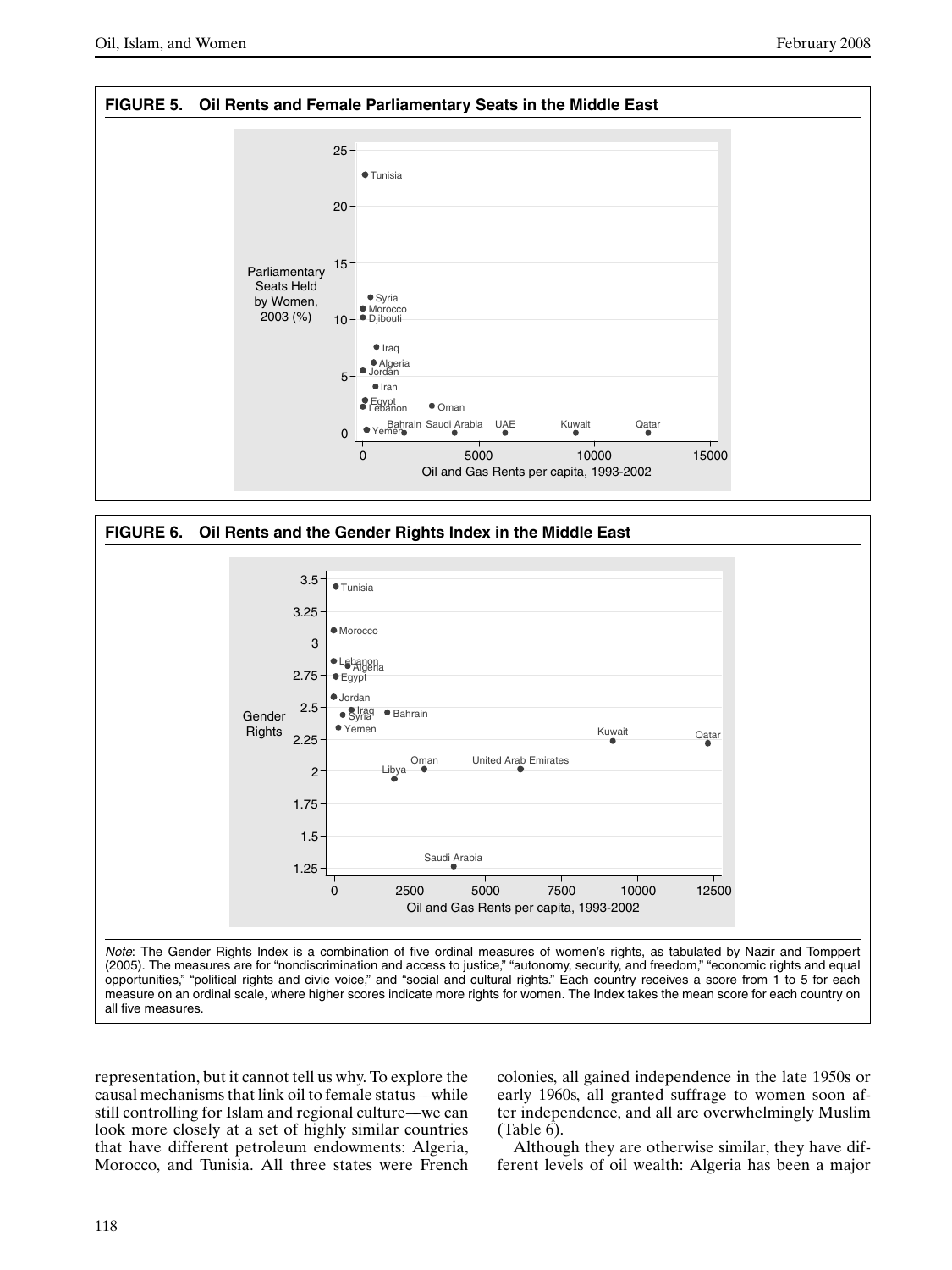| <b>Comparison of Algeria, Morocco, and Tunisia</b><br>TABLE 6.                                                                                                          |           |         |         |  |  |  |
|-------------------------------------------------------------------------------------------------------------------------------------------------------------------------|-----------|---------|---------|--|--|--|
|                                                                                                                                                                         | Algeria   | Morocco | Tunisia |  |  |  |
| Population (million)                                                                                                                                                    | 31.8      | 30.1    | 9.9     |  |  |  |
| Muslim population (%)                                                                                                                                                   | 97        | 98      | 99      |  |  |  |
| Income per capita                                                                                                                                                       | \$1915    | \$1278  | \$2214  |  |  |  |
| Oil rents per capita                                                                                                                                                    | \$937     | \$0     | \$61    |  |  |  |
| Textile/clothing exports per capita                                                                                                                                     | \$0.09    | \$94    | \$287*  |  |  |  |
| Female Labor Force Participation (%)                                                                                                                                    | 12 (est.) | 33.5    | n.a.    |  |  |  |
| Female-held Parliamentary Seats (%)                                                                                                                                     | $6.2*$    | $10.8*$ | $22.8*$ |  |  |  |
| <b>Fertility Rate</b>                                                                                                                                                   | 2.72      | 2.66    | 1.99    |  |  |  |
| Gender Rights Index                                                                                                                                                     | 2.8       | 3.1     | 3.2     |  |  |  |
| Note: Figures are for 2003, except where indicated. Income, oil rents, and textile and clothing<br>exports per capita are in constant 2000 dollars.<br>$*2002$ figures. |           |         |         |  |  |  |

producer since the 1960s, whereas Morocco and Tunisia have relatively little. They also have different levels of female political representation: in oil-rich Algeria, women held 6.2% of the seats in parliament in 2002; in oil-poor Morocco and Tunisia, they held 10.8 and 22.8%, respectively. Differences in their oil wealth can help explain differences in the number of working women, which in turn helps account for differences in the number of women entering parliament.

With little or no oil, labor costs in Morocco and Tunisia are relatively low by international standards. Beginning around 1970, both countries took advantage of these low labor costs to develop export-oriented textile industries.

In both countries, these industries played a major role in drawing women into the work force. In Morocco, for example, the government began to promote textile and garment exports to Europe in 1969, hoping this would reduce the high unemployment rate for men. To the goverment's surprise, companies deliberately sought out and hired unmarried women, since they could be paid lower wages; by keeping their labor costs low, these firms were able to compete in the European market. By 1980, Morocco's textile work force was 75% female, even though men continued to outnumber women in textile factories that produced goods for the domestic market (Joekes 1982).

In the late 1970s, the Moroccan textile industry hit a slump when Europe closed its markets. But after the government carried structural reforms in the late 1980s and early 1990s, the industry once again grew quickly: by 2004, it was Morocco's main source of exports. It also accounted for three-quarters of the growth in female employment in the 1990s (Assaad 2004).

The Tunisian textile industry has followed a largely similar path—–expanding since about 1970 through exports, relying on low-wage female labor, and weathering changes in European trade policies (Baud 1977; White 2001). Morocco and Tunisia now have the two highest rates of female labor force participation in the Middle East.

The high rates of female labor participation in Morocco and Tunisia have contributed to each country's unusually large and vigorous gender rights movements. Unlike other Middle East countries, Morocco and Tunisia have women's organizations that focus on female labor issues, including the right to maternity leave, raising the minimum work age, sexual harassment, and gaining rights for domestic workers (Moghadam 1999).

In Tunisia, the women's movement began with an important advantage: shortly after independence, President Bourguiba adopted a national family law that gave women greater equality in marriage, and opened the door to major improvements in female education and employment. But Moroccan family laws were much more conservative, and women's groups had little success in reforming them in the 1960s, 1970s, and 1980s (Charrad 1990).

Although Morocco had a small number of women's organizations in the 1950s and 1960s, they were headed by men and focused on social and charitable work. Between 1970 and 1984, however, the number of women's organizations jumped from five to 32, and many began to focus on women's rights.

Between 1990 and 1992, a coalition of women's groups (including labor unions) gathered more than 1 million signatures on a petition calling for reform of the family laws to give women new rights in marriage, divorce, child custody, and inheritance. Conservative Islamists rallied their own supporters to block any new laws. Morocco's political parties—–even secular opposition parties—–declined to support the petition campaign. Still, the movement placed strong pressures on King Hassan II, and he eventually backed a more modest package of reforms (Brand 1998; Wuerth 2005).

In the late 1990s and early 2000s, the women's groups continued to face strong opposition, and even death threats. Yet their lobbying led to further reforms, including a new labor code that recognizes gender equality in the workplace and criminalizes sexual harassment; a more complete reform of the family laws; and an informal 20% female quota for political parties in parliament. These new measures, coupled with the grassroots strength of the women's movement, led to a tripling in the number of women running for local office from 1997 to 2002, and an increase in the fraction of parliamentary seats held by women from 0.6% in 1995 to 10.8% in 2003 (World Bank 2004).

In Tunisia, women's groups have been even more successful, raising the fraction of female-held parliamentary seats from 6.7% in 1995 to 22.8% in 2002—–the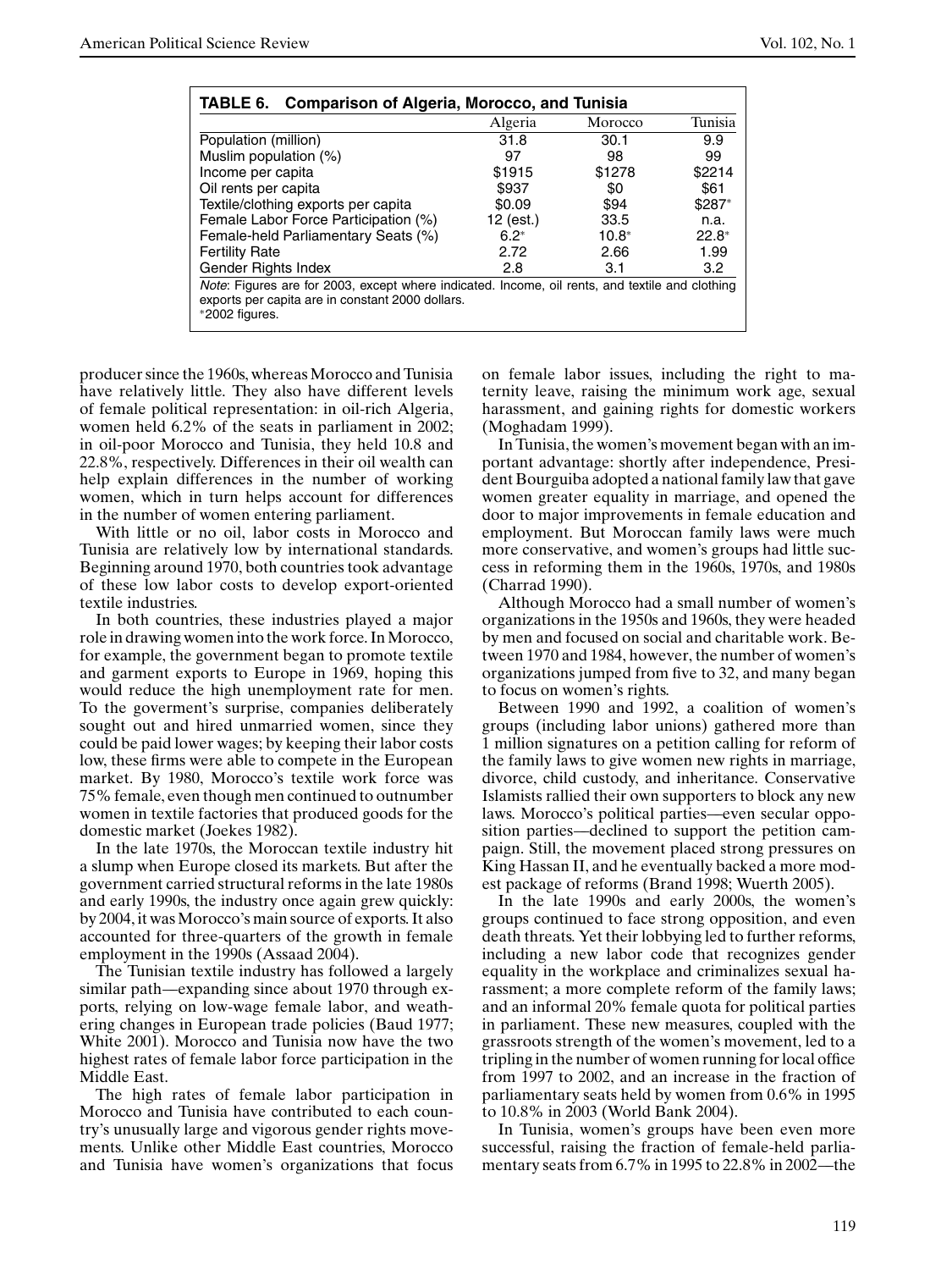highest in the Middle East, and higher than in Western countries like the United States, the United Kingdom, and Canada (Moghadam 1999; World Bank 2004).

Oil-rich Algeria provides a telling contrast to oilpoor Morocco. A na¨ıve observer might expect Algeria to have *more* women in the labor force and in parliament than Morocco: Algerian incomes are considerably higher; Algeria has had a series of socialist governments, while Morocco has been ruled by a monarchy with strong tribal roots; and Moroccans hold more conservative religious views than Algerians (Blaydes and Linzer 2006). Yet Algeria has fewer women in its nonagricultural labor force (about 12% vs. 33%), fewer women in its parliament (6.6% vs. 10.8%), and a higher fertility rate (2.72% vs. 2.66%) than Morocco.<sup>8</sup> According to the gender rights index, Algeria ranks lower than Morocco and Tunisia on "nondiscrimination and access to justice," "autonomy, security, and freedom," "economic rights and equal opportunities," and "social and cultural rights."

These differences in female status can be at least partly explained by Algeria's oil industry. The Algerian economy has long been based on the extraction of hydrocarbons: between 1970 and 2003, oil rents made up about 44% of its GDP. It has also long suffered from the Dutch Disease: since at least the early 1970s, its tradable sector (agriculture and manufacturing) has been unusually small, and its nontradable sector (construction and services) has been unusually large, for a country of Algeria's size and income. Despite reform efforts in the 1990s—–pushed by the International Monetary Fund—–Algeria failed to diversify its export sector, and its small manufacturing sector remained highly protected, capital-intensive, and oriented toward domestic needs (Auty 2003). Consequently, Algeria's manufacturing sector had little need for low-wage labor, and little reason to hire woman.

If Morocco had a large oil sector like Algeria, it would not have become a major textiles exporter, since the Dutch Disease would have made its labor costs too high. Without a large, export-oriented manufacturing sector, Moroccan women would have been slower to enter the labor force, women's groups would have been smaller and less influential, and major reforms would have been less likely.

# **CONCLUSION**

The extraction of oil and gas tends to reduce the role of women in the work force, and the likelihood they will accumulate political influence. Without large numbers of women participating in the economic and political life of a country, traditional patriarchal institutions will go unchallenged. In short, petroleum perpetuates patriarchy. This dynamic can help explain the surprisingly low influence of women in mineral-rich states in the Middle East (Saudi Arabia, Kuwait, Oman, Algeria, Libya), as well as in Latin America (Chile), Sub-Saharan Africa (Botswana, Gabon, Mauritania, Nigeria), and the former Soviet Union (Azerbaijan, Russia).

This dynamic has implications for our understanding of both the Middle East and Islam. Many observers claim the unusually low status of women in the Middle East is due to the patriarchal culture of Islam, the Arab states, or perhaps the Middle East region. Some suggest that the treatment of women is the central issue that divides the Islamic and Western worlds, and hence drives the "clash of civilizations." Writing in *Foreign Policy*, Inglehart and Norris (2003b) argue,

the real fault line between the West and Islam . . . concerns gender equality and sexual liberalization. In other words, the values separating the two cultures have much more to do with eros than demos. As younger generations in the West have gradually become more liberal on these issues, Muslim nations have remained the most traditional societies in the world.

Some observers also argue that gender inequalities in the Middle East are at the core of the region's failure to democratize, and are linked to a more general lack of tolerance (Fish 2002; Inglehart and Norris 2003a).

These criticisms are at least partly misplaced. The persistence of patriarchy in the Middle East has relatively little to do with Islam, but much to do with the region's oil-based economy. Economic growth that is based on export-oriented manufacturing and agriculture tends to benefit women; economic growth based on oil exports diminishes their role in the work force and the political sphere, and hence allows patriarchal norms, laws, and institutions to endure.

The link between oil and patriarchy also has ramifications for the way we think about economic development. Many scholars argue that in low- and middleincome countries, economic growth leads to social modernization, including greater gender equality (e.g., Inkeles and Smith 1974; Inglehart and Norris 2003a). In his classic book *The Passing of Traditional Society*, Lerner (1958, 45) wrote that

Whether from East or West, modernization poses the same basic challenge—–the infusion of a 'rationalist and positivist spirit' against which, scholars seem agreed, "Islam is absolutely defenseless."

This study suggests that different types of economic growth can have different effects on gender relations. When economic growth is the result of industrialization—–particularly the type of exportoriented manufacturing that draws women into the labor force—–it should also bring about the changes in gender relations that we associate with modernization. But income that comes from oil extraction often fails to produce industrialization—–and can even discourage industrialization by causing the Dutch Disease.

Ironically, this suggests that scholars have *underappreciated* the socially transformative effects of industrialization, by conflating the "positive" impact of growth driven by industrialization with the "negative" impact of growth driven by resource extraction. This is apparent in the regressions: when *Oil Rents* is added to each of the models, the substantive and statistical

<sup>8</sup> Women comprised 6.6% of the nonagricultural work force in Algeria in 1980 and 9.0% in 1990. The estimate of 12% in 2000 is a projection based on changes between 1990 and 2000 in the fraction of women in the total work force.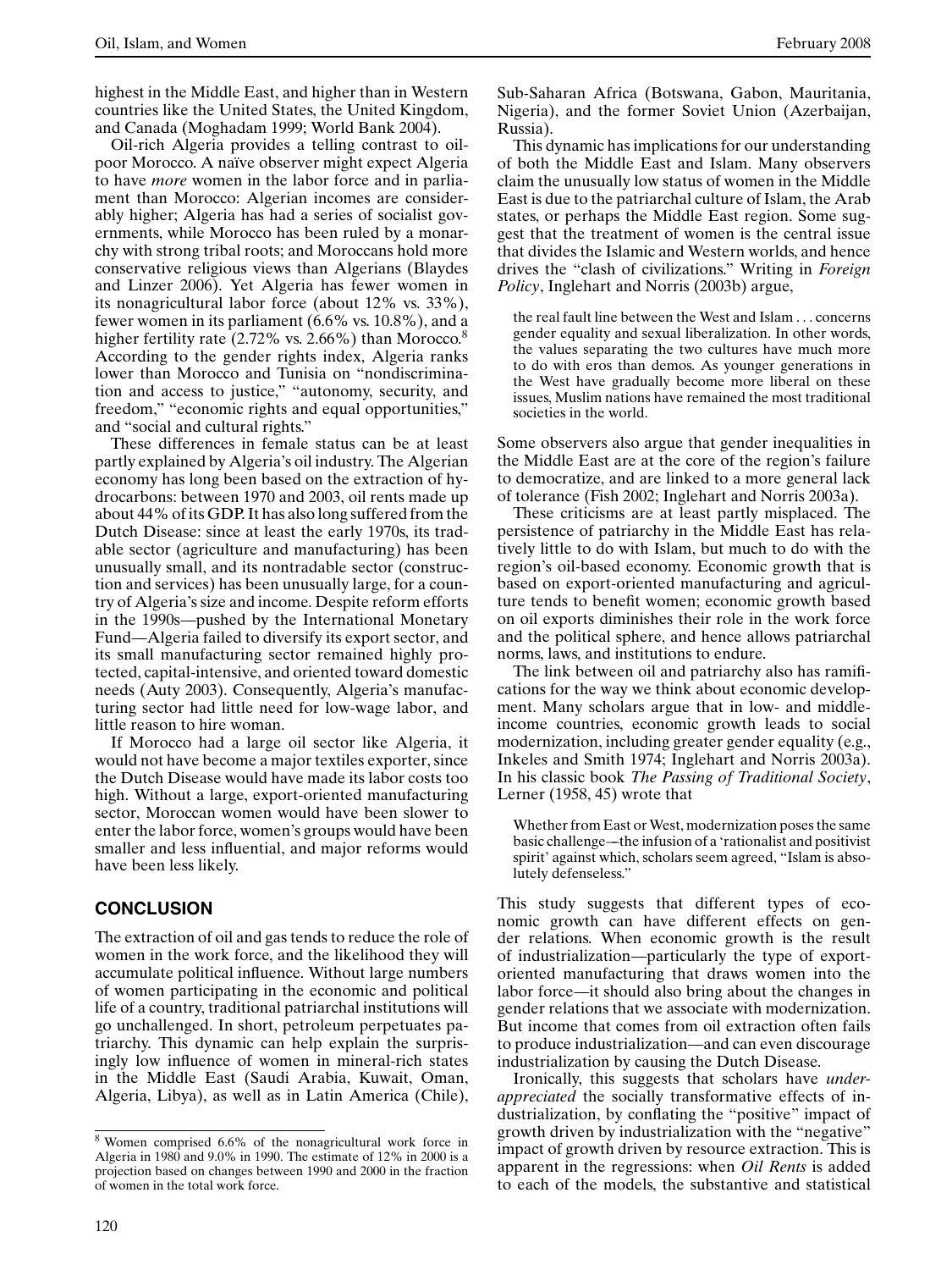significance of *Income* on female status grows substantially. In other words, once the confounding effects of oil-fueled growth are controlled for, industry-fueled growth has an even larger impact on the status of women.

This study also has implications for our understanding of the "resource curse," a term that refers to the political and economic ailments of mineral-producing states. Earlier studies found that oil-producing states tend to have more frequent civil wars (Collier and Hoeffler 2004; Fearon and Laitin 2003); less democracy (Ross 2001a; Jensen and Wantchekon 2004); and possibly, slower economic growth (Sachs and Warner 1995). This study suggests that the production of oil and gas—–and potentially, other minerals—–also influences a country's social structure, a topic that has received little attention.<sup>9</sup> Oil not only hinders democracy; it also hinders more equitable gender relations.

Of course, oil wealth does not *necessarily* harm the status of women. Seven countries have produced significant quantities of oil and gas, but still made faster progress on gender equality than we would expect based on their income: Norway, New Zealand, Australia, Uzbekistan, Turkmenistan, Syria, and Mexico. The first three countries are probably exceptions to the general pattern because of reasons implied by the model: since women already had a large presence in the nontraded sector (thanks to the size and diversification of these economies), rising oil exports did not crowd them out of the labor market. The two Central Asian states were strongly affected by many years of Soviet rule, which promoted the role of women through administrative fiat; this may have inoculated them against oil-induced patriarchy.

Perhaps the most interesting exceptions are Syria and Mexico: women in both states may have benefited from many years of rule by secular, left-of-center parties that showed an interest in women's rights. Mexico also gained from its proximity to the U.S. market, which allowed it develop a large, low-wage export-oriented manufacturing sector along the border—which pulled women into the labor market despite the flow of oil rents. These cases show that both good fortune, and a committed government, can sometimes counteract the perverse effects of oil on the status of women.

#### **APPENDIX: MEASURING OIL WEALTH**

Earlier studies of the 'resource curse' have measured a country's oil wealth as "oil exports divided by GDP" (e.g., Ross 2001a; Sachs and Warner 1995). This measure has two problems. First, it is imprecise. Most theories about the resource curse suggest that mineral production is harmful because it generates rents in the economy or revenues for the government. The value of oil exports is not a good measure of either rents or revenues, since it does not include oil that is produced but consumed domestically, and it does not account for extraction costs, which vary widely from country to country.

The second problem is that the oil-exports-to-GDP measure contains a lot of hidden information about the rest of the economy that could bias any estimations. The ideal measure of a country's oil wealth should be uninfluenced by all other variables of interest. The oil-exports-to-GDP ratio contains biases in both its numerator and its denominator that tend to inflate its value in countries that are poorer, more corrupt, and more conflict ridden.

Even if two countries produce the same quantity of oil, the numerator—a country's oil exports—will typically be larger in poorer countries. Most oil-producing countries use a fraction of their oil domestically and export the surplus. Rich countries will consume more of their own oil, whereas poor countries will consume less of it, hence, exporting more. For example, on a percapita basis, the United States produces more oil than Angola or Nigeria, but Angola and Nigeria export more than the United States—–because the United States is wealthier than Angola or Nigeria and consumes more of its oil domestically. When we measure oil exports, we are indirectly measuring the size of a country's economy.

A similar problem occurs in the denominator. Even if two countries export the same quantity of oil, the poorer country will have a smaller GDP, and hence, a higher oil-exportsto-GDP ratio. This opens the door to several endogeneity problems. For example, having a high oil exports-to-GDP ratio might cause slow economic growth (or corruption, or civil war), but it could also be a result of these ailments, since they tend to reduce a country's GDP.

To avoid these problems, I measure oil and gas production instead of oil and gas exports; use the total value of petroleum rents (i.e., the value of production minus the country-specific extraction costs, including the cost of capital) instead of the total value of production or exports; and use a country's population, not its total exports or GDP, to normalize the value of these rents.

The resulting measure, *Oil Rents per capita*, also has a more intuitive meaning than the oil exports-to-GDP ratio. If two countries with similar populations produce similar quantities of oil and gas at similar costs—–for example, Angola and the Netherlands—–they will have similar levels of *Oil Rents per capita* (in this case, about \$380 per capita in 2003). If we measured them by their oil-exports-to-GDP ratios, however, Angola's measure (.789) would be much higher than the Netherlands' (.056), because Angola is too poor to consume much of its own oil (making the numerator larger), and because its GDP is much smaller (making the denominator smaller).

Data on oil and gas rents, extraction costs, and production volumes, come from the World Bank's Environmental Economics and Indicators web site (www.worldbank.org), using methods described in Bolt, Matete, and Clemens 2002. I have corrected these data, and filled in missing observations, using figures from BP (2006), United States Geological Survey (various), Goldman 1980, and Stern 1980. Data on oil and gas prices come from BP 2006, and data on GDP come from World Bank 2005a.

#### **REFERENCES**

- Amin, Sajeda, Ian Diamond, Ruchira T Naved, and Margaret Newby. 1998. Transition to Adulthood of Female Garment-factory Workers in Bangladesh. *Studies in Family Planning* 29 (June): 185–200.
- Amsden, Alice H. 1989. *Asia's New Giant: South Korea and Late Industrialization*. New York: Oxford University Press.
- Anker, Richard. 1997. Theories of occupational segregation by sex: An overview. *International Labour Review* 136 (Autumn): 315–39.
- Assaad, Ragui. 2004. Why Did Economic Liberalization Lead to Feminization of the Labor Force in Morocco and De-feminization in Egypt? Working Paper, University of Minnesota.
- Auty, Richard M. 2003. Third time lucky for Algeria? Integrating an industrializing oil-rich country into the global economy. *Resources Policy* 29 (March): 37–47.

<sup>&</sup>lt;sup>9</sup> For important exceptions, see Isham, Woolcock, Pritchett and Busby [forthcoming], and Frederiksen 2007.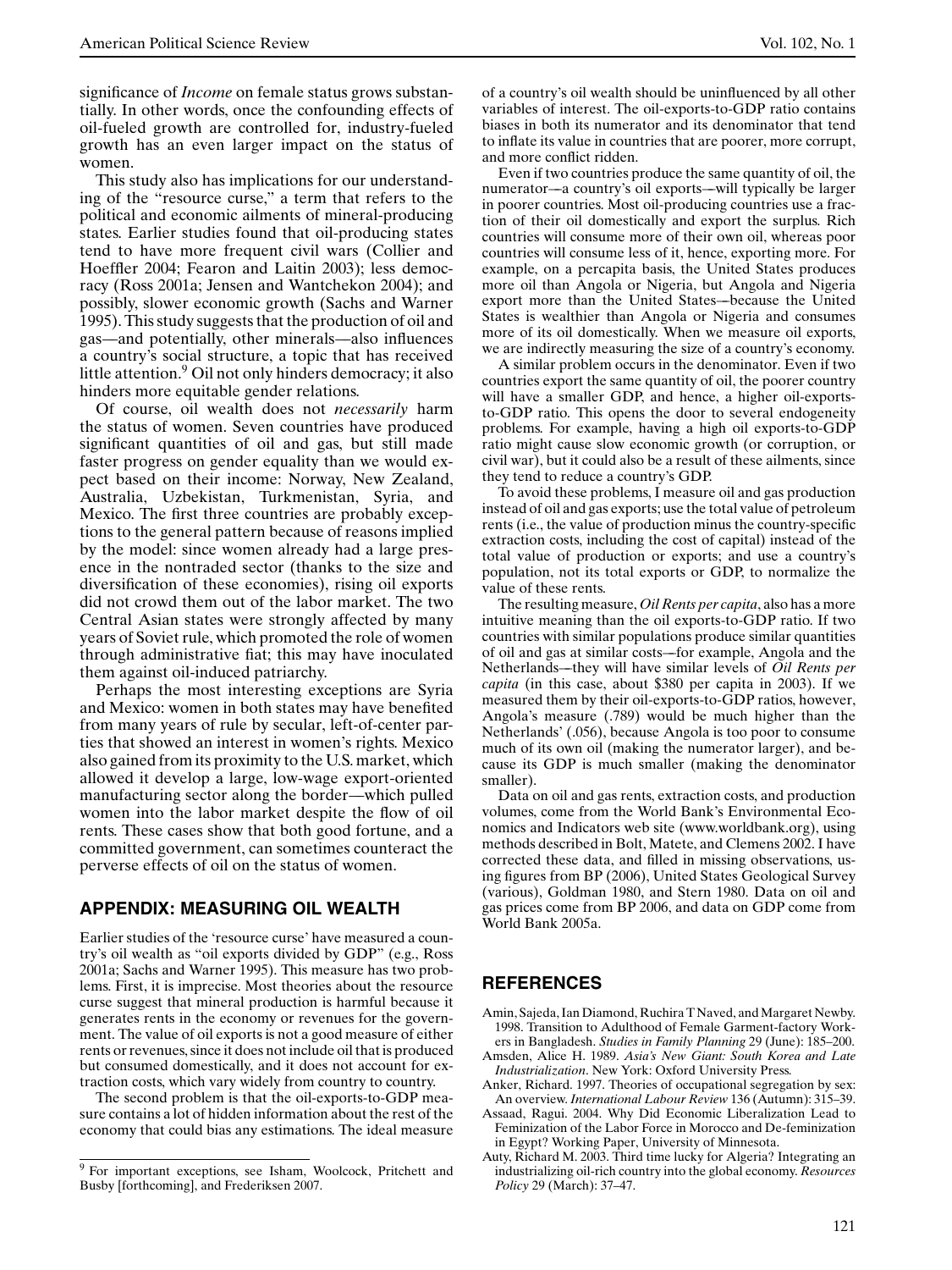- Baldez, Lisa. 2004. Elected Bodies: The Adoption of Gender Quota Laws for Legislative Candidates in Mexico. *Legislative Studies Quarterly* 29 (May): 231–58.
- Baslevent, Cem, and Ozlem Onaran. 2004. The Effect of Export-Oriented Growth on Female Labor Market Outcomes in Turkey. *World Development* 32 (August): 1375–93.
- Baud, Isa. 1977. Jobs and Values: Social Effects of Export-Oriented Industrialization in Tunisia. In *Industrial re-adjustment and the international division of labour*. Tilburg (The Netherlands): Development Research Institute.
- Beegle, Kathleen, Elizabeth Frankenberg, and Duncan Thomas. 2001. Bargaining Power within Couples and Use of Prenatal and Delivery Care in Indonesia. *Studies in Family Planning* 32 (June): 130–46.
- Blaydes, Lisa, and Drew A Linzer. 2006. The Political Economy of Women's Support for Fundamentalist Islam. Working paper, Department of Political Science, University of California, Los Angeles.
- Bolt, Katharine, Mampite Matete, and Michael Clemens. 2002. Manual for Calculating Adjusted Net Savings. In *Environment Department, World Bank*. Washington DC.

BP. 2006. BP Statistical Review of World Energy. London: BP.

- Brand, Laurie A. 1998. *Women, the State, and Political Liberalization*. New York: Columbia University Press.
- Brewster, Karin, and Ronald Rindfuss. 2000. Fertility and Women's Employment in Industrialized Nations. *Annual Review of Sociology* 26: 271–96.
- Burns, Nancy, Kay Lehman Schlozman, and Sidney Verba. 2001. *The Private Roots of Public Action: Gender, Equality, and Political Participation*. Cambridge: Harvard University Press.
- Caul, Miki. 2001. Political Parties and the Adoption of Candidate Gender Quotas: A Cross-National Analysis. *Journal of Politics* 63 (November): 1214–29.
- Charrad, Mounira. 2001. *States and Women's Rights: The Making of Postcolonial Tunisia, Algeria, and Morocco*. Berkeley: University of California Press.
- Chattopadhyay, Raghabendra, and Ester Duflo. 2004. Women as Policy Makers: Evidence from a Randomized Policy Experiment in India. *Econometrica* 72 (September): 1409–43.
- Chhibber, Pradeep. 2003. Why Are Some Women Politically Active? The Household, Public Space, and Political Participation in India. In *Islam, Gender, Culture, and Democracy*, R. Inglehart. Willowdale, ON: de Sitter.
- Choucri, Nazli. 1986. The Hidden Economy: A New View of Remittances in the Arab World. *World Development* 14 (June): 697– 712.
- Collier, Paul, and Anke Hoeffler. 2004. Greed and Grievance in Civil War. *Oxford Economic Papers* 56 (October): 663–95.
- Corden, W. M., and P. J. Neary. 1982. Booming Sector and Deindustrialization in a Small Open Economy. *The Economic Journal* 92 (December): 825–48.
- Engels, Friedrich. 1978 (1884). The Origin of the Family, Private Property, and the State. In *The Marx-Engels Reader*, ed. R. C. Tucker. New York: Norton.
- Fearon, James D., and David D. Laitin. 2003. Ethnicity, Insurgency, and Civil War. *American Political Science Review* 97 (March): 75– 90.
- Fish, M. Stephen. 2002. Islam and Authoritarianism. *World Politics* 55 (October): 4–37.
- Frederiksen, Elisabeth Hermann. 2007. Labor Moblility, Household Production, and the Dutch Disease. Working Paper, University of Copenhagen.
- Gelb, Alan, and Associates. 1988. *Oil Windfalls Blessing or Curse?* New York: Oxford University Press.
- Goldman, Marshall I. 1980. *The enigma of Soviet petroleum: half-full or half-empty?* Boston: Allen & Unwin.
- Hansen, Susan B. 1997. Talking About Politics: Gender and Contextual Effects on Political Proselytizing. *Journal of Politics* 59 (February): 73–103.
- Horton, Susan. 1999. Marginalization Revisited: Women's Market Work and Pay, and Economic Development. *World Development* 27 (3): 571–82.
- Inglehart, Ronald, and Pippa Norris. 2003a. The True Clash of Civilizations. *Foreign Policy* 135: 62–70
- Inglehart, Ronald, and Pippa Norris. 2003b. *Rising Tide*. New York: Cambridge University Press.
- Inkeles, Alex, and David H. Smith. 1974. *Becoming Modern*. Cambridge: Harvard University Press.
- Isham, Jonathan, Michael Woolcock, Lant Pritchett, and Gwen Busby. forthcoming. The Varieties of the Rentier Experience: How Natural Resource Export Structures Affect the Political Economy of Growth. *World Bank Economic Review*.
- Iverson, Torben, and Frances Rosenbluth. 2006. The Political Economy of Gender: Explaining Cross-National Variation in the Gender Division of Labor and the Gender Voting Gap. *American Journal of Political Science* 50 (January): 1–19.
- Jensen, Nathan, and Leonard Wantchekon. 2004. Resource Wealth and Political Regimes in Africa. *Comparative Political Studies* 37 (November): 816–41.
- Joekes, Susan P. 1982. Female-led Industrialization: Women's jobs in Third World Export Manufacturing—–the case of the Moroccan clothing industry. Sussex (UK): Institute for Development Studies.
- Kabeer, Naila, and Simeen Mahmud. 2004. Globalization, Gender, and Poverty: Bangladeshi Women Workers in Export and Local Markets. *Journal of International Development* 16 (January): 93– 109.
- Landes, David S., and Richard A. Landes. 2001. Girl Power: Do Fundamentalists Fear Our Women? *New Republic*. October 8: 20–23.
- Lerner, Daniel. 1958. *The Passing of Traditional Society*. New York: Free Press.
- Mammen, Kristin, and Christina Paxson. 2000. Women's Work and Economic Development. *Journal of Economic Perspectives* 14 (Autumn): 141–64.
- Michael, Robert T. 1985. Consequences of the Rise in Female Labor Force Participation Rates: Questions and Probes. *Journal of Labor Economics* 3 (January, part 2): S117–S146.
- Moghadam, Valentine. 1999. Gender and Globalization: Female Labor and Women's Movements. *Journal of World-Systems Research* 5 (Summer): 367–88.
- Moon, Seungsook. 2002. Women and Democratization in the Republic of Korea. *The Good Society* 11 (3): 36–42.
- Nazir, Sameena, and Leigh Tomppert. 2005. *Women's Rights in the Middle East and North Africa: Citizenship and Justice*. Lanham (MD): Rowman & Littlefield Publishers.
- Ozler, Sule. 2000. Export Orientation and Female Share of Employment: Evidence from Turkey. *World Development* 28 (July): 1239–48.
- Palley, Marian Lief. 1990. Women's Status in South Korea: Tradition and Change. *Asian Survey* 30 (December): 1136–53.
- Park, Jihang. 1990. Trailblazers in a Traditional World: Korea's First Women College Graduates, 1910–45. *Social Science History* 14 (Winter): 533–58.
- Park, Kyung Ae. 1993. Women and Development: The Case of South Korea. *Comparative Politics* 25 (January): 127–45.
- Reynolds, Andrew. 1999. Women in the Legislatures and Executives of the World. *World Politics* 51 (July): 547–72.
- Ross, Michael L. 2001a. Does Oil Hinder Democracy? *World Politics* 53 (April): 325–61.
- Sachs, Jeffrey D., and Andrew M. Warner. 1995. Natural Resource Abundance and Economic Growth. In *Development Discussion Paper 517a*. Cambridge, MA: Harvard Institute for International Development.
- Sapiro, Virginia. 1983. *The Political Integration of Women*. Urbana: University of Illinois Press.
- Schlozman, Kay Lehman, Nancy Burns, and Sidney Verba. 1999. "What Happened at Work Today?": A Multistage Model of Gender, Employment, and Political Participation. *Journal of Politics* 61 (February): 29–53.
- Sharabi, Hisham. 1988. *Neopatriarchy: A Theory of Distorted Change in Arab Society*. New York: Oxford University Press.
- Smuts, Robert W. 1959. *Women and Work in America*. New York: Columbia University Press.
- Stern, Jonathan P. 1980. *Soviet Natural Gas Developments to 1990*. Lexington, MA: Lexington Books.
- Thornton, Arland, Duane F Alwin, and Donald Camburn. 1983. Causes and Consequences of Sex-Role Attitudes and Attitude Change. *American Sociological Review* 48 (April): 211–27.
- United States Geological Survey. Various. *Minerals Yearbook*. Washington DC: U.S. Department of the Interior.
- White, Gregory. 2001. *A Comparative Political Economy of Tunisia and Morocco: On the Outside Looking In*. Albany: SUNY Press.